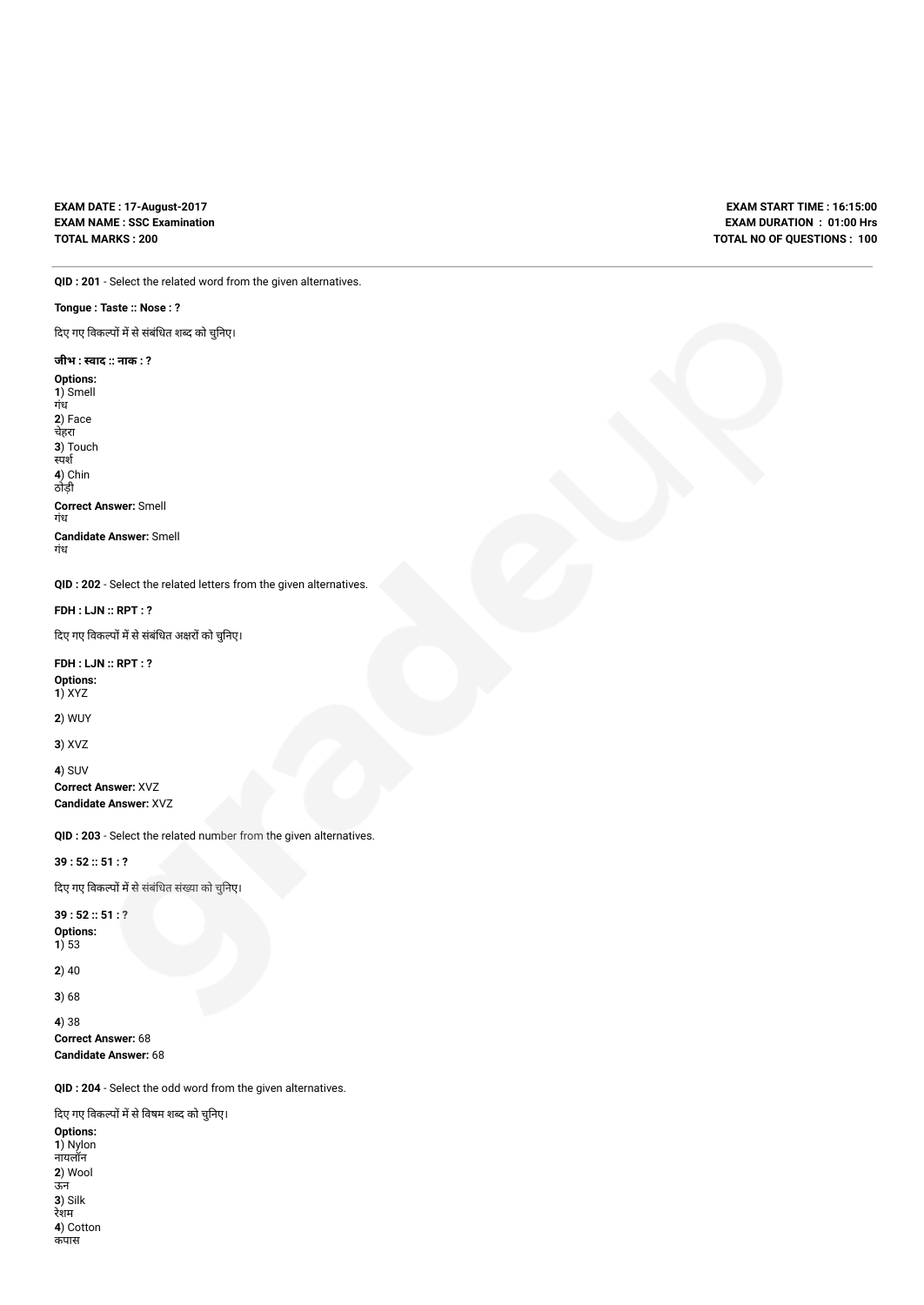**Correct Answer:** Nylon नायलॉन **Candidate Answer:** Nylon नायलॉन

**QID : 205** - Select the odd letters from the given alternatives.

दिए गए विकल्पों में से विषम अक्षरों को चुनिए।

**Options: 1**) ZXV

**2**) GDA

**3**) NKH

**4**) URO

**Correct Answer:** ZXV **Candidate Answer:** ZXV

**QID : 206** - Select the odd number from the given alternatives.

दिए गए विकल्पों में से विषम संख्या को चुनिए। **Options: 1**) 15 **2**) 20 **3**) 40 **4**) 60 **Correct Answer:** 15 **Candidate Answer:** [ NOT ANSWERED ]

**QID : 207** - A series is given, with one word missing. Choose the correct alternative from the given ones that will complete the series.

## **Pension, Aptitude, Captain, Tropical, Survive, ?**

एक अनुक्रम दिया गया है, जिसमें एक शब्द लुप्त है। दिए गए विकल्पों में से वह सही विकल्प चुनिए जो अनुक्रम को पूरा करे।

## **Pension, Aptitude, Captain, Tropical, Survive, ?**

**Options: 1**) Parrot **2**) Apply **3**) Trap **4**) Tetrapod **Correct Answer:** Tetrapod **Candidate Answer:** [ NOT ANSWERED ]

**QID : 208** - A series is given, with one term missing. Choose the correct alternative from the given ones that will complete the series.

#### **DEC, HIG, LMK, PQO, TUS, ?**

एक अनुक्रम दिया गया है, जिसमें एक पद लुप्त है। दिए गए विकल्पों में से वह सही विकल्प चुनिए जो अनुक्रम को पूरा करे।

**DEC, HIG, LMK, PQO, TUS, ? Options: 1**) XYZ

**2**) WXY

**3**) XYW

**4**) YZA **Correct Answer:** XYW **Candidate Answer:** XYW

**QID : 209** - A series is given, with one number missing. Choose the correct alternative from the given ones that will complete the series.

**100, -20, 4, ? , 0.16, -0.032**

एक अनुक्रम दिया गया है, जिसमें एक संख्या लुप्त है। दिए गए विकल्पों में से वह सही विकल्प चुनिए जो अनुक्रम को पूरा करे।

**100, -20, 4, ? , 0.16, -0.032 Options: 1**) 0.8 **2**) 1 **3**) -1 **4**) -0.8 **Correct Answer:** -0.8 **Candidate Answer:** -0.8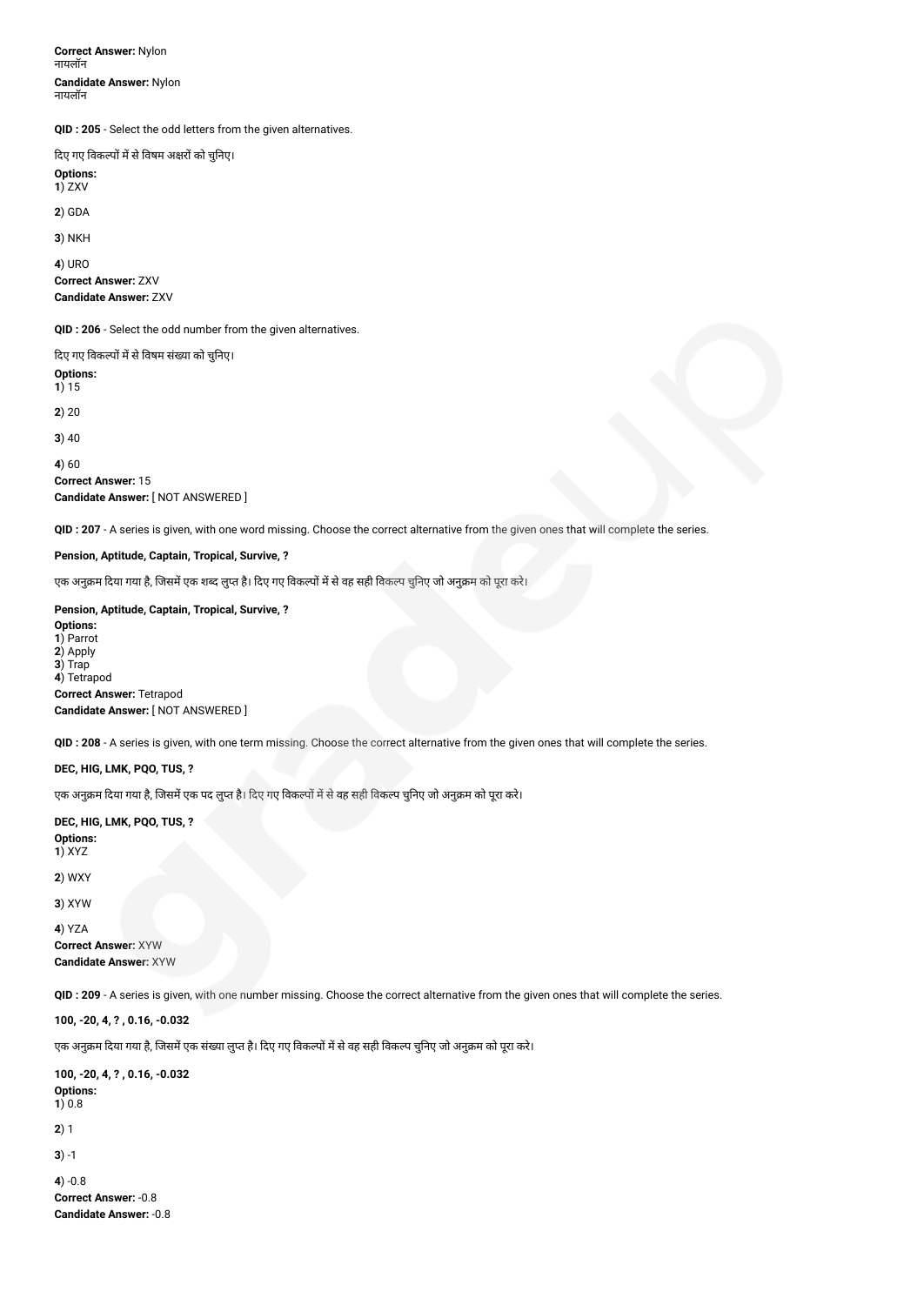**QID : 210** - Chirag's birthday is on Thursday 1<sup>st</sup> June. On what day of the week will be Reyansh's Birthday in the same year if Reyansh was born on 3<sup>rd</sup> December?

चिराग का जन्मदिन गुरूवार 1 जून को है। यदि रियांश का जन्म 3 दिसंबर को हुआ था तो उसी वर्ष रियांश का जन्मदिन सप्ताह में किस दिन होगा?

**Options: 1**) Wednesday बुधवार **2**) Sunday रववार **3**) Friday शक्रवार **4**) Saturday शनवार **Correct Answer:** Sunday रववार

**Candidate Answer:** Sunday रववार

**QID : 211** - The weights of 4 boxes are 20, 40, 50 and 30 kilograms. Which of the following cannot be the total weight, in kilograms, of any combination of these boxes and in a combination a box can be used only once?

चार बक्सों का वजन 20, 40, 50 और 30 किलोग्राम है। निम्नलिखित में से बक्सों के किसी भी संयोजन में काला है और जिस कालो है और एक सन्योजन में एक बक्सा एक ही बार प्रयोग में लाया जा सकता है?

**Options: 1**) 140 **2**) 130 **3**) 90 **4**) 120 **Correct Answer:** 130 **Candidate Answer:** 140

**QID : 212** - From the given words, select the word which cannot be formed using the letters of the given word.

#### **ORDINALS**

निम्नलिखित विकल्पों में से वह शब्द चुनिए जो दिए गए शब्द के अक्षरों का प्रयोग करके नहीं बनाया जा सकता:

**ORDINALS Options:**

**1**) DINAR

**2**) ADORN

**3**) SALON

**4**) IDEAL **Correct Answer:** IDEAL **Candidate Answer:** IDEAL

**QID : 213** - If **QUICKLY** is coded as **OSGAIJW,** then how will **HUE** be coded as?

यद **QUICKLY** को कसी कोड म**OSGAIJW** लखा जाता है, तो **HUE** को उसी कोड मया लखा जाएगा?

**Options: 1**) ZMA **2**) FSC **3**) HZK **4**) HNI

**Correct Answer:** FSC **Candidate Answer:** FSC

**QID** : 214 - In a certain code language, '+' represents 'x', '-' represents '+', 'x' represents '+' and '÷' represents '-'. What is the answer to the following question?

**42 x 7 ÷ 7 + 9 - 62 = ?**

किसी कोड भाषा में, '+' का मतलब 'x' है, '-' का मतलब '+' है, 'x' का मतलब '÷' है और '÷' का मतलब '-' है। निम्नलिखित प्रश्न का उत्तर क्या है?

**42 x 7 ÷ 7 + 9 - 62 = ? Options: 1**) 5 **2**) 87 **3**) 22 **4**) 2 **Correct Answer:** 5 **Candidate Answer:** 5

**QID : 215** - If **17@1=8**; **9@1=4**; **6@4=1**; then what is the value of **8@2=?**

यद **17@1=8**; **9@1=4**; **6@4=1**; तो **8@2 = ?** का मान ात कजये।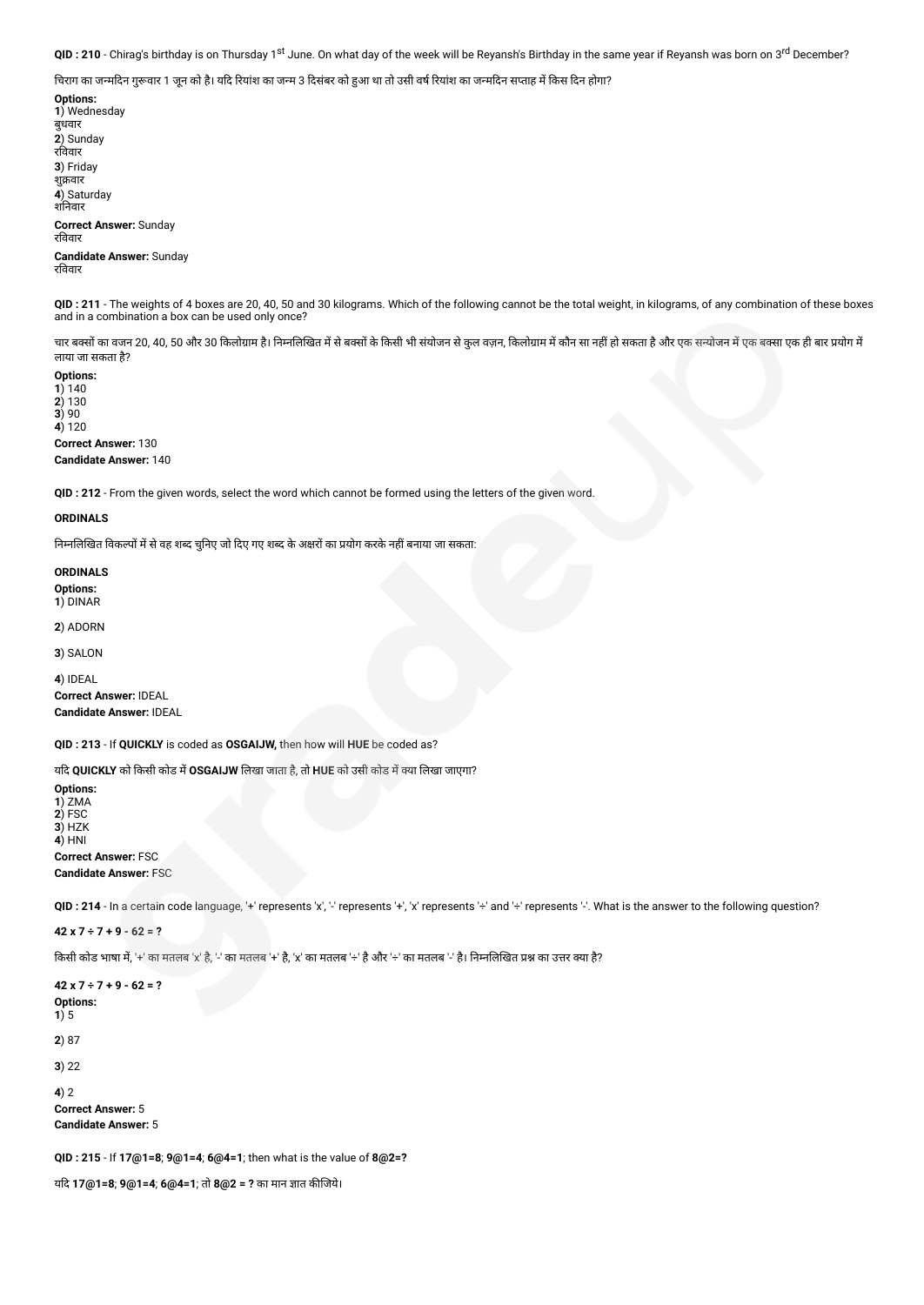## **QID : 216** -

Select the missing number from the given responses

# दिए गए विकल्पों में से लुप्त

# संख्या चुनिए।

| 23 | 14 | 204 |  |  |
|----|----|-----|--|--|
| 45 |    | 36  |  |  |
| 68 | 89 |     |  |  |

**Options:**

**1**) 157

**2**) 168

**3**) 21

**4**) 15

**Correct Answer:** 168 **Candidate Answer:** 168

**QID : 217** - A truck travels 36 km North, then it turns West and travels 9 km, then it turns South and travels 50 km, then it turns to its left and travels 9 km. Where is it now with reference to its starting position?

एक ट्रक 36 कि.मी. उत्तर की ओर जाता है, फिर यह पश्चिम की ओर मुड़ जाता है, फर यह तथि क और मुझ जाता है, और मुझ जाता है, कर जाता है, फिर यह अपनी बाईं ओर मुड़ जाता है और 9 कि.मी. तक जाता है। वह अपनी प्रारंभिक स्थिति से अब कहां हैं?

**Options:**

) 14 km North 14 क.मी. उर ) 86 km South 86 क.मी. दण ) 86 km North 86 क.मी. उर ) 14 km South कि.मी. दक्षिण

**Correct Answer:** 14 km South 14 कि.मी. दक्षिण

**Candidate Answer:** 14 km South 14 कि.मी. दक्षिण

**QID : 218** - In the question two statements are given, followed by two conclusions, I and II. You have to consider the statements to be true even if it seems to be at variance from commonly known facts. You have to decide which of the given conclusions, if any, follows from the given statements.

**Statement 1 :** Some clever are intelligent. **Statement 2 : No intelligent is Smart.** 

**Conclusion I :** Some intelligent are clever. **Conclusion II :** Some smart are clever.

प्रश्न में दो कथन दिये गये हैं जिसके आगे दो निष्कर्ष । और II निकाले गय हैं। आपको मानना है कि दोन सामायत: ज्ञात तथ्यों से भिन्न प्रतीत होते हों। आपको निर्णय करना है की दिए गए निष्कर्षों में से कौन-सा/कौन-से निश्चित रूप से कथन द्वारा सही निकाला जा सकता है/सकते हैं, यदि कोई हो।

**कथन 1:** कुछ चतुर बुद्धिमान हैं। **कथन 2:** कोई भी बुद्धिमान होशियार नहीं हैl

**नकष I:** कुछ बुमान चतुर ह। **नकष II:** कुछ होशयार चतुर ह।

**Options:**

**1**) Only conclusion I follows केवल नकष I सही है **2**) Only conclusion II follows केवल निष्कर्ष II सही है **3**) Both I and II follow दोनों निष्कर्ष I और II सही है **4**) Neither I nor II follows ना तो नकष I सही हैना ही नकष II

**Correct Answer:** Only conclusion I follows केवल नकष I सही है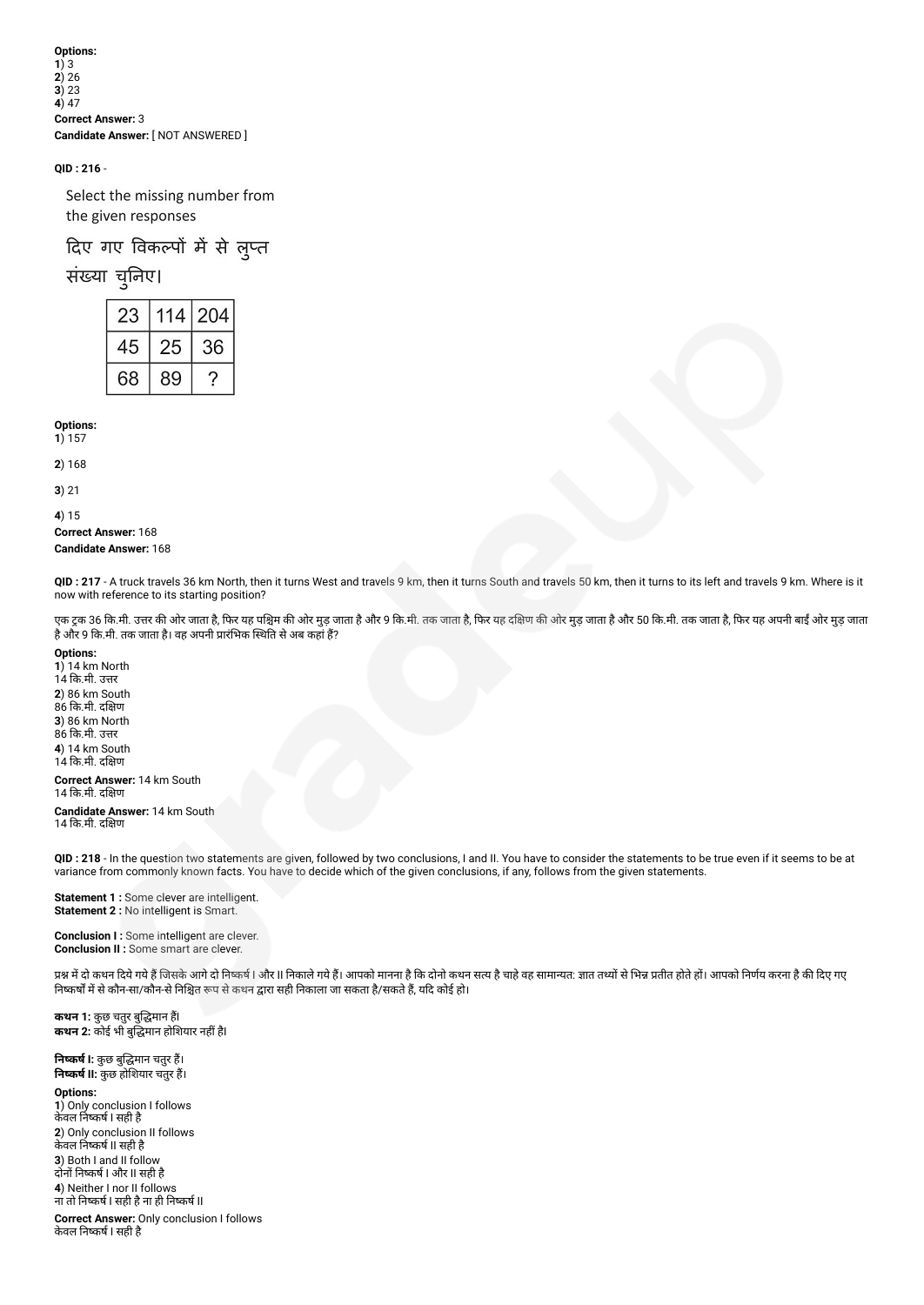**Candidate Answer:** Only conclusion I follows केवल निष्कर्ष I सही है

# **QID : 219** -

Which of the following cube in the answer figure cannot be made based on the unfolded cube in the question figure?

निम्नलिखित उत्तर आकृति में से कौन सा घन

दिए गए प्रश्न आकृति में से खुले घन से





**Options:**













**Correct Answer:**



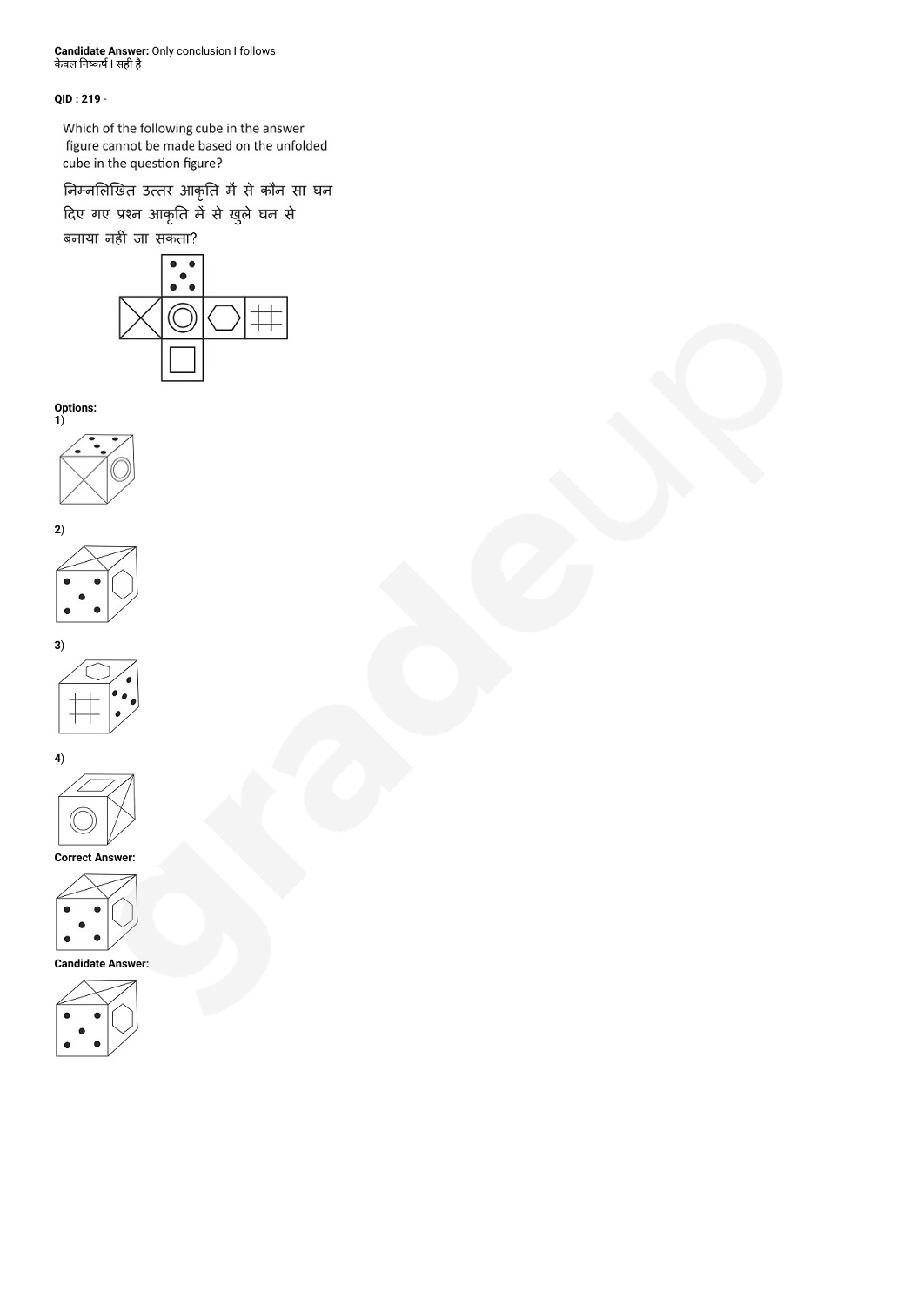## **QID : 220** -

In the following figure, square represents Dietitians, triangle represents Botanists, circle represents Psychologists and rectangle represents Indians. Which set of letters represents Psychologists who are not Botanists?

निम्नलिखित आकृति में, वर्ग आहार विशेषज्ञों को दर्शाता है, त्रिभुज वनस्पतिज्ञों को<br>दर्शाता है, वृत्त मनोवैज्ञानिकों को दर्शाता है और आयत भारतीयों को दर्शाता है। अक्षरों का कौन सा समूह मनोवैज्ञानिकों को दर्शाता है जो वनस्पतिज्ञ नहीं हैं?



**Options: 1**) D,G,A **2**) A,B,C **3**) F,E,C **4**) H,B,D **Correct Answer:** A,B,C **Candidate Answer:** A,B,C

## **QID : 221** -

Which answer figure will complete the pattern in the question figure? निम्नलिखित में से कौन-सी उत्तर आकृति प्रश्न आकृति के प्रतिरूप को पूरा करेगी?



**Options:**







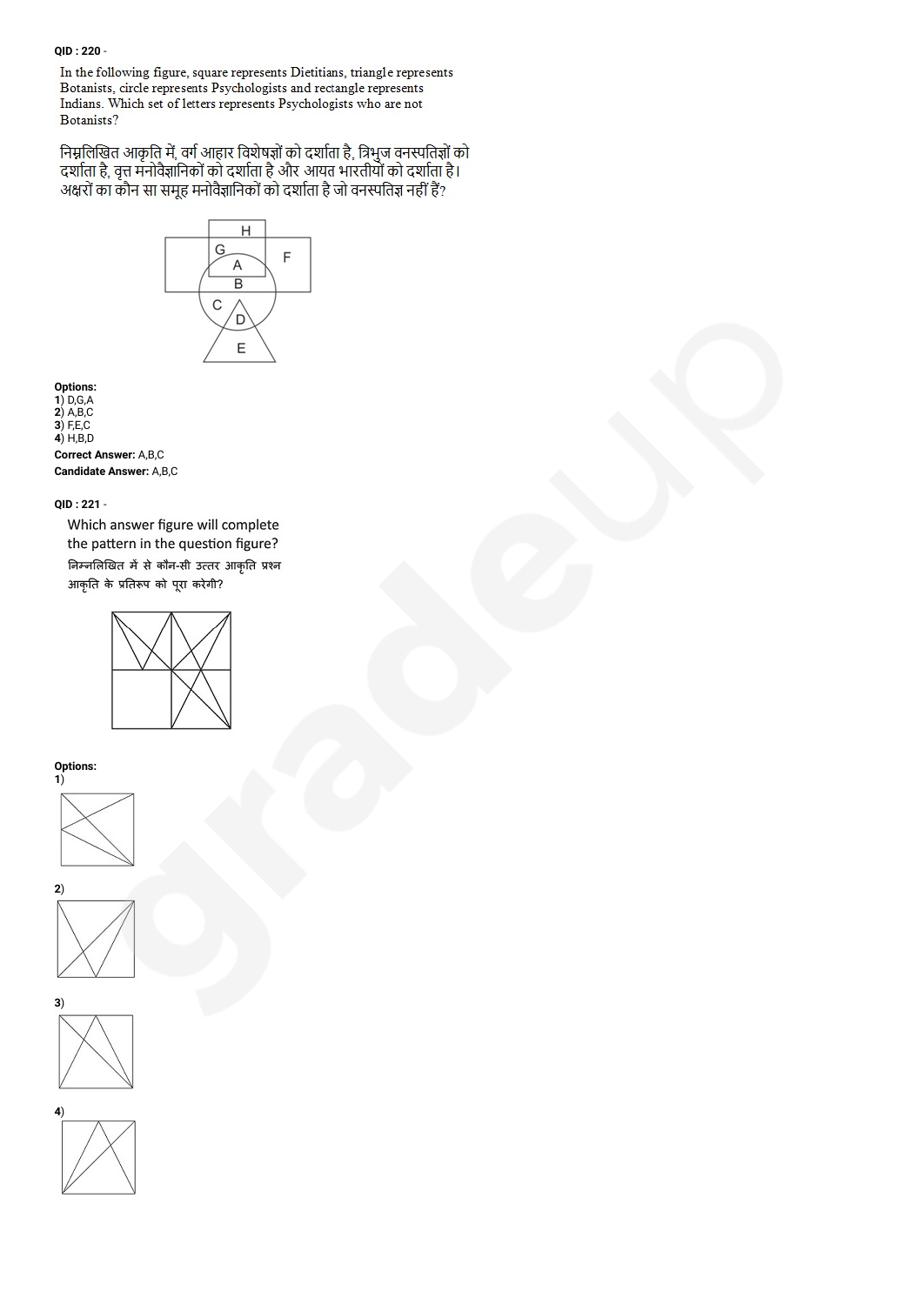## **Correct Answer:**



# **QID : 222** -

From the given answer figures, select the one in which the question figure is<br>hidden/embedded.

दी गई उत्तर आकृतियों में से उस आकृति को चुनिए<br>जिसमें प्रश्न आकृति निहित है|



#### **Options:**













**Candidate Answer:**

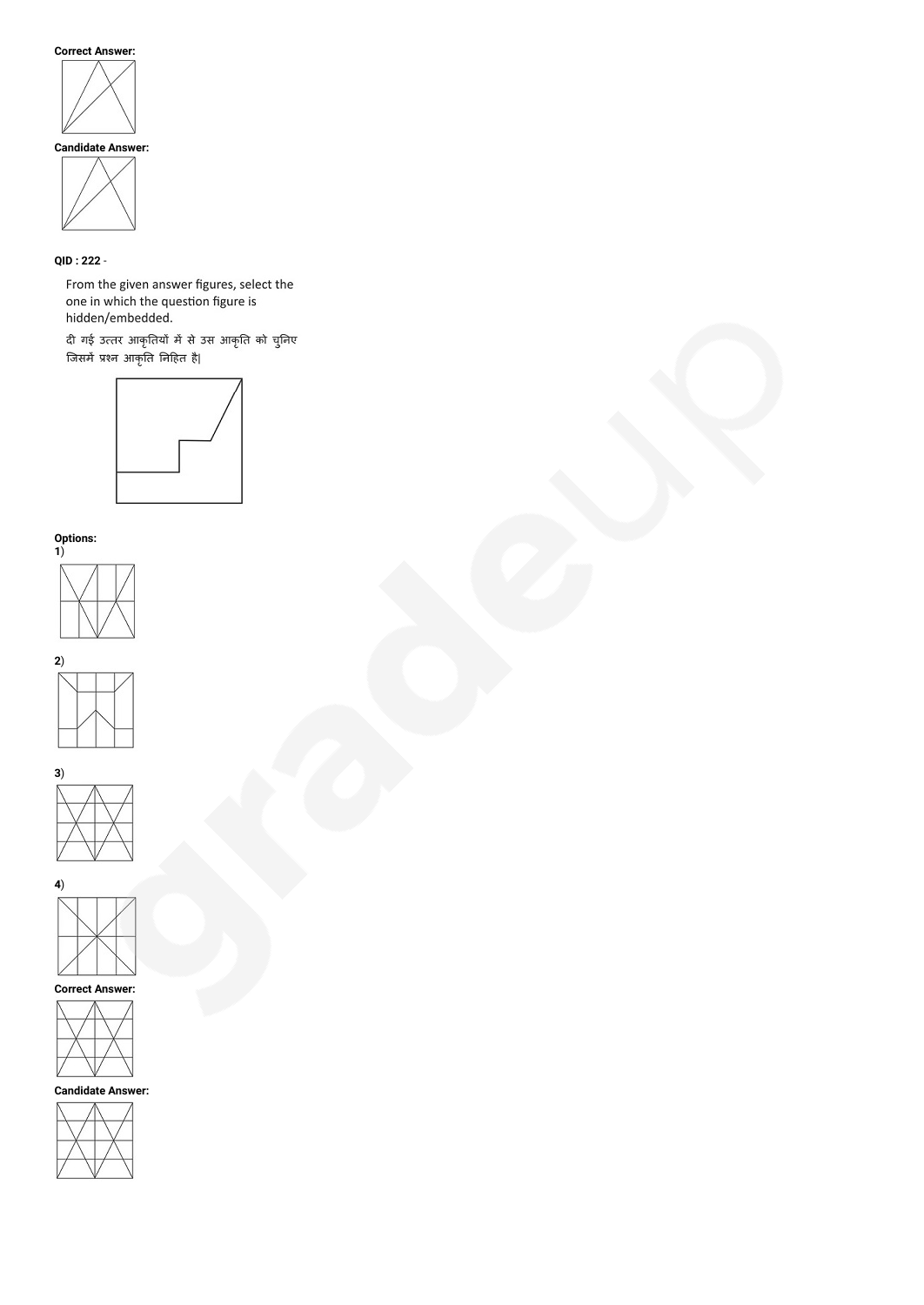## **QID : 223** -

A piece of paper is folded and punched as shown below in the question figures. From the given answer figures, indicate how it will appear when opened.

प्रश्न आकृतियों में दिखाए अनुसार कागज को मोड़कर उसमें छेद करने तथा खोलने के बाद वह किस उत्तर आकृति जैसा दिखाई देगा?



### **Options:**











 $\infty$ **Candidate Answer:**

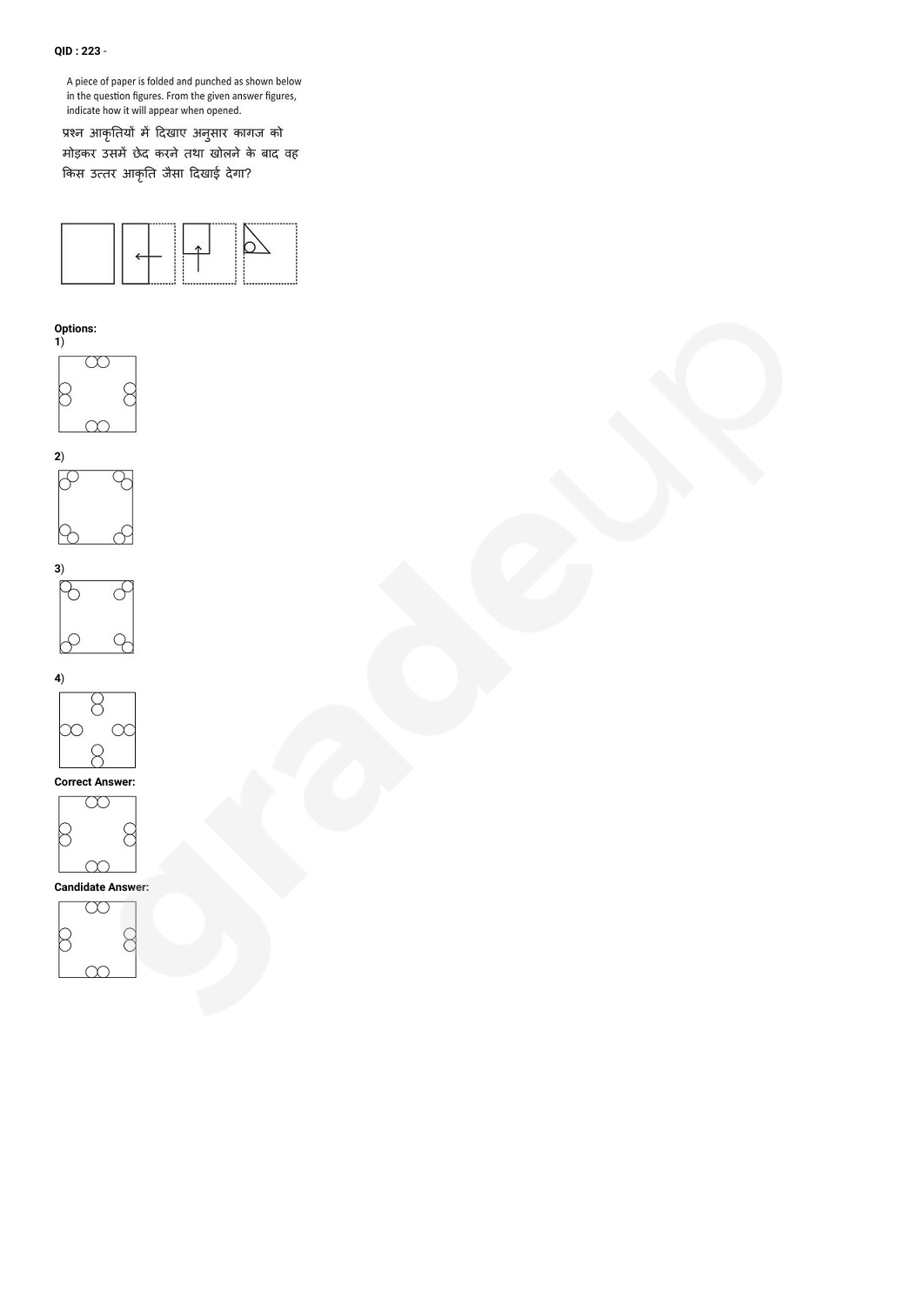# **QID : 224** -

If a mirror is placed on the line MN, then which of the answer figures is the right image of the given figure?

यदि एक दर्पण को MN रेखा पर रखा जाए तो दी गई उत्तर आकृतियों में से कौन-सी आकृति प्रश्न आकृति का सही प्रतिबिम्ब होगी?



**Options:**









**4**)





**Candidate Answer:**

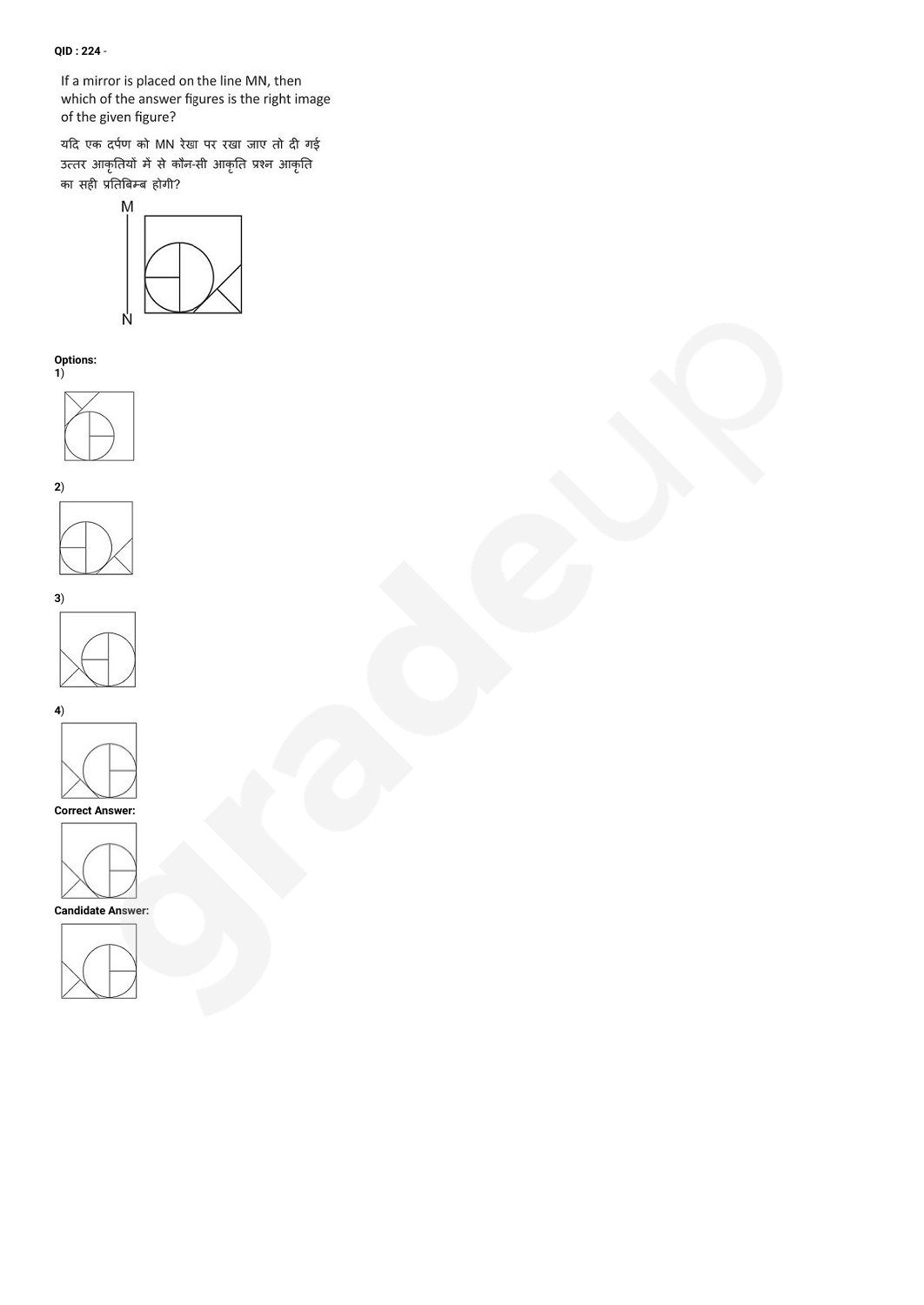#### **QID : 225** -

A word is represented by only one set of numbers as given in any one of the alternatives. The sets of numbers given in the alternatives are represented by two classes of alphabets as shown in the given two matrices. The columns and rows of Matrix-I are numbered from 0 to 4 and that of Matrix-II are numbered from 5 to 9. A letter from these matrices can be represented first by its row and next by its column, for example 'K' can be represented by 20, 34 etc and 'Z' can be represented by 67, 88 etc. Similarly, you have to identify the set for the word 'PURE'.

एक शब्द केवल एक संख्या-समूह दवारा दर्शाया गया है, जैसा कि विकल्पों में से किसी एक में दिया गया है। विकल्पों में दिए गए संख्या-समूह अक्षरों के दो वर्गों द्वारा दर्शाए गए हैं, जैसा कि दिए गए दो आव्यूहों में है। आव्यूह-1 के स्तम्भ और पंक्ति की संख्या 0 से 4 और आव्यूह-II की 5 से 9 है। इन आव्यूहों से एक अक्षर को पहले उसकी पंक्ति और बाद में स्तम्भ संख्या दवारा दर्शाया जा सकता है। उदहारण के लिए 'K' को 20, 34 आदि दवारा दर्शाया जा सकता है तथा 'Z' को 67, 88 आदि दवारा दर्शाया जा सकता है। इसी तरह से आपको प्रश्न में दिए शब्द 'PURE' के लिए समह को पहचानना है।

| Matrix I<br>आव्यह<br>$-1$ |   |   |   |   |   | Matrix II<br>आव्यह -॥ |   |   |   |   |  |
|---------------------------|---|---|---|---|---|-----------------------|---|---|---|---|--|
|                           | 0 | ı | 2 | з | 4 |                       | 5 | 6 | 7 | 8 |  |
| o                         | G | κ | D | D | G | 5                     | ۰ | T | v | U |  |
|                           | А | J | F | Е | J | 6                     | Q | U | z | Υ |  |
| 2                         | κ | F | н | F | А | 7                     | ٧ | Y | x | Q |  |
| 3                         | D | G | M | с | κ | 8                     | Y | R | X | z |  |
|                           |   | L | н |   | ₿ | 9                     | Ν | U | Υ | U |  |

#### **Options:**

**1**) 89,96,86,13

**2**) 34,34,56,79

**3**) 41,44,67,96

**4**) 01,10,79,57

**Correct Answer:** 89,96,86,13 **Candidate Answer:** 89,96,86,13

**QID : 226** - In a market system, the central problems regarding how much and what to produce are solved through the coordination of economic activities brought about by \_\_\_\_\_\_\_\_ signals.

बाज़ार तंत्र में, उन केंद्रीय समस्याओं का समाधान किस वस्तु का और किस मात्रा में उत्पादन किया जाना है, \_\_\_\_\_\_\_ के इन्हीं संकेतों के द्वारा हुए आर्थिक क्रियाकलापों के समन्वय से होता है।

**Options: 1**) Supply आपूत **2**) Demand मांग **3**) Price कीमत **4**) Stock Market शेयर बाजार

**Correct Answer:** Price कीमत

**Candidate Answer:** [ NOT ANSWERED ]

QID : 227 - says that the marginal product of a factor input initially rises with its employment level. But after reaching a certain level of employment, it starts falling.

<sub>-</sub> कहता है कि सीमांत उत्पाद का कारक आगत प्रारंभ में प्रयोग के साथ बढता स्तर है, जब आगत के प्रयोग का स्तर निम्न हो।

**Options: 1**) Law of diminishing marginal product हासमान सीमात उत्पाद नियम **2**) Law of variable proportions परिवर्ती अनुपात नियम **3**) The Short Run अपकाल **4**) The Long Run दीर्घकाल **Correct Answer:** Law of variable proportions परिवर्ती अनुपात नियम

**Candidate Answer:** Law of diminishing marginal product ह्रासमान सीमांत उत्पाद नियम

**QID : 228** - Constituent Assembly of India was founded in the year \_\_\_\_\_\_\_\_.

भारतीय संविधान सभा वर्ष \_\_\_\_\_\_ में स्थापित हुआ था।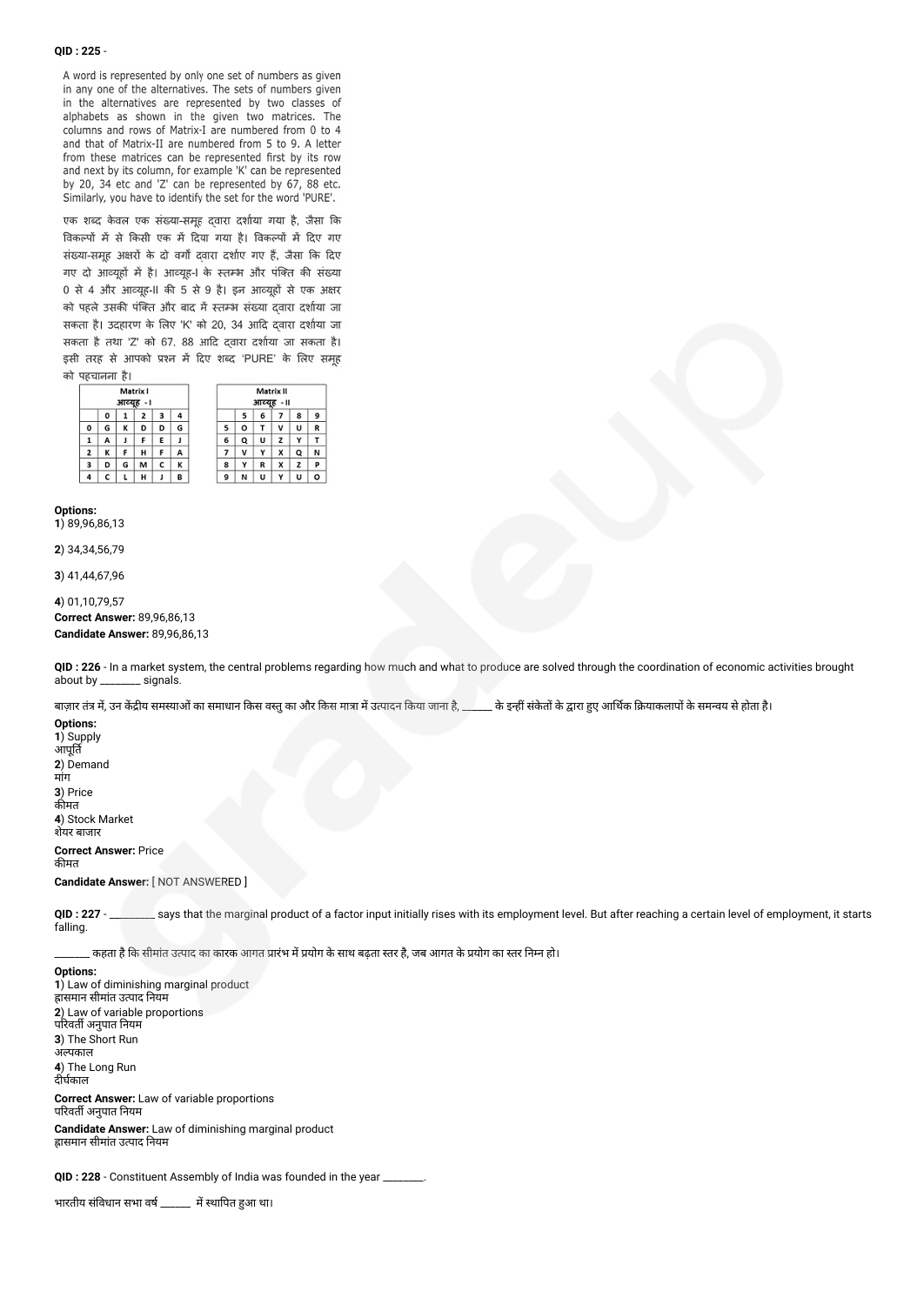**Options: 1**) 1940 **2**) 1946 **3**) 1947 **4**) 1950 **Correct Answer:** 1946 **Candidate Answer:** 1947

**QID : 229** - Which Fundamental Right in the Indian Constitution allows citizens to move the court if they believe that any of their Fundamental Rights have been violated by the State?

भारतीय संविधान के किस मौलिक अधिकार में कहा गया है की याद किसी नाज को लगत को किसी मौलिक अधिकार का उल्लंघन हुआ है तो इस अधिकार का सहारा लेकर वह अदालत में जा सकता है?

**Options:**

**1**) Cultural and Educational Rights सांकृतक और शैणक अधकार **2**) Right to Constitutional Remedies संवैधानक उपचार का अधकार **3**) Right against Exploitation शोषण के विरुद्ध अधिकार **4**) Right to Freedom of Religion ्र<br>धार्मिक स्वतंत्रता का अधिकार

**Correct Answer:** Right to Constitutional Remedies संवैधानक उपचार का अधकार

**Candidate Answer:** Right to Constitutional Remedies संवैधानक उपचार का अधकार

**QID : 230** - During their rule the British persuaded or forced cultivators in Punjab to grow

अपने शासन के दौरान अंग्रेज़ किसानों को पंजाब में \_\_\_\_\_\_ उगाने के लिए मजबूर करते रहे।

**Options: 1**) Jute जूट **2**) Tea चाय **3**) Sugarcane गन्ना **4**) Wheat गेहूं **Correct Answer:** Wheat गेहं **Candidate Answer:** Tea चाय

**QID : 231** - The Red fort in Delhi was the residence of emperors of which dynasty in the 16th century?

16वी शताब्दी में दिल्ली का लाल किला किस राजवंश के शासकों का निवास था?

**Options: 1**) Rajput राजपूत **2**) Khalji खिलजी **3**) Tughluq तुगलक **4**) Mughal मुग़ल **Correct Answer:** Mughal मुग़ल **Candidate Answer:** [ NOT ANSWERED ]

**QID : 232** - India has a land boundary of about \_\_\_\_\_\_\_\_\_ km.

भारत की स्थल सीमा रेखा लगभग \_\_\_\_\_\_ किलोमीटर है।

**Options: 1**) 5200

**2**) 10200

**3**) 15200

**4**) 20200 **Correct Answer:** 15200 **Candidate Answer:** [ NOT ANSWERED ]

**QID : 233** - The Patkai hills belong to which mountain ranges?

पटकाई पहाड़ियां किन पर्वत श्रृंखलाओं से सम्बंधित है?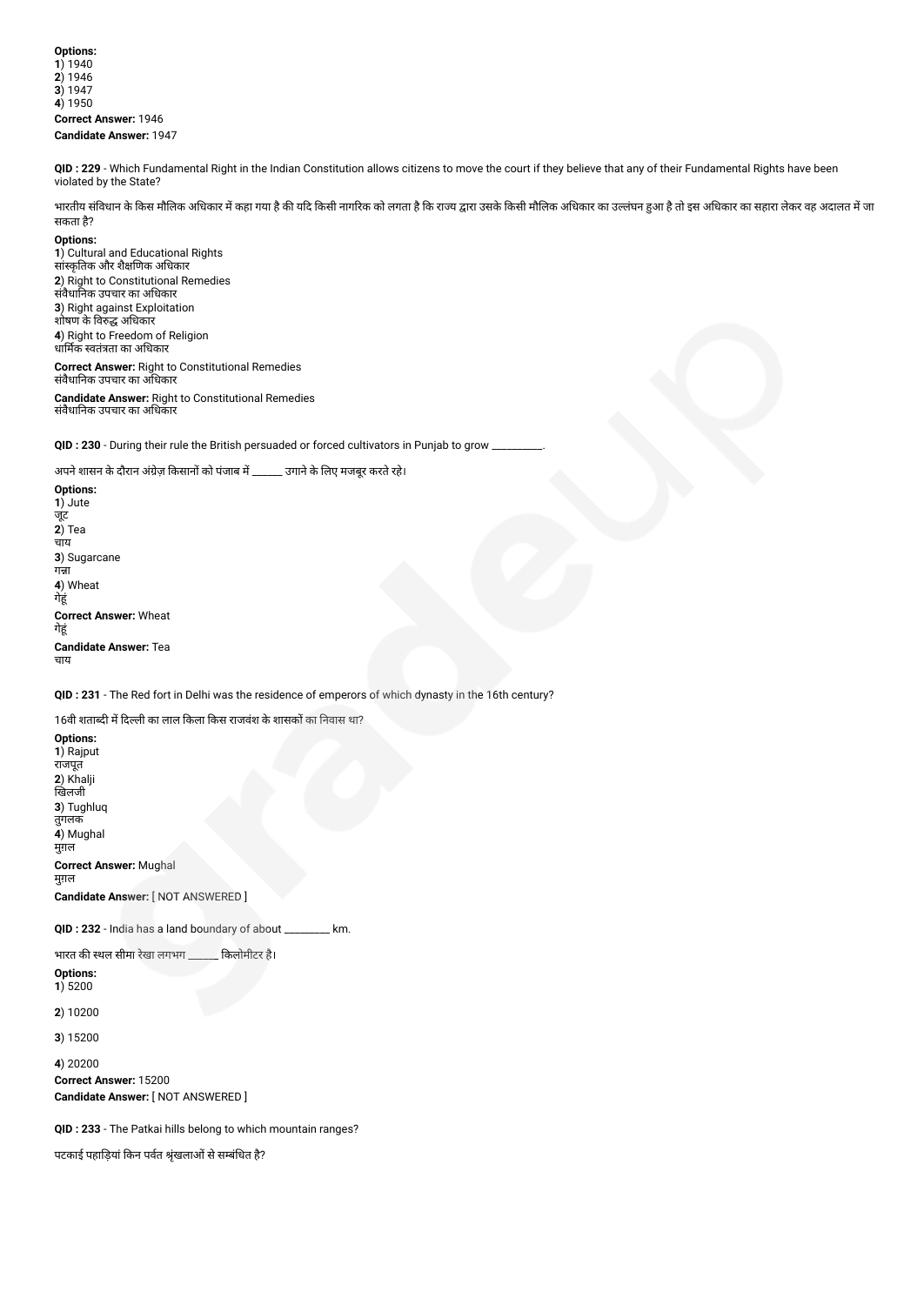**Options: 1**) Himachal हिमाचल **2**) Purvanchal पूवाचल **3**) Himgiri हमगरी **4**) Hindu Kush हिन्दुकुश **Correct Answer:** Purvanchal पूवाचल **Candidate Answer:** [ NOT ANSWERED ]

**QID : 234** - RBCs are formed in the \_\_\_\_\_\_\_\_\_\_\_\_ in the adults.

लाल रुधिर कणिकाएं (आरबीसी) \_\_\_\_\_\_\_\_\_\_ में बनती हैं।

**Options: 1**) blue bone marrow नीला अस्थि मज्जा **2**) red bone marrow लाल अस्थि मज्जा **3**) white bone marrow श्वेत अस्थि मज्जा **4**) black bone marrow काला अस्थि मज्जा

**Correct Answer:** red bone marrow लाल अस्थि मज्जा

**Candidate Answer:** red bone marrow लाल अस्थि मज्जा

QID : 235 - The later (second) formed primary xylem elements are called

बाद में (दूसरे) बनने वाले प्राथमिक जाइलम तत्व को \_\_\_\_\_\_\_\_ कहते हैं।

**Options: 1**) Protoxylem ोटोजाइलम **2**) Metaxylem मेटाजाइलम **3**) Xylem parenchyma ज़ाइलम पैरेकाइमा **4**) Xylem fibres ज़ाइलम तंतु **Correct Answer:** Metaxylem मेटाजाइलम

## **Candidate Answer:** [ NOT ANSWERED ]

**QID : 236** - Which of the following does not hold true for Animal belonging to Phylum Chordate?

इनमें से कौन सा संघ रज्जुकी से संबंधित जानवरों के लिए सही नहीं है?

**Options: 1**) Notochord present पृष्ठ रज्जु उपस्थित होता है **2**) Pharynx perforated by gill slits. ग्रसनी में क्लोम छिंद्र पाए जाते हैं **3**) Heart is dorsal (if present) हृदय पृष्ठ भाग में होता है (अगर उपस्थित है) **4**) A post-anal part (tail) is present एक गुदा-पश्च पुच्छ उपस्थित होती है -**Correct Answer:** Heart is dorsal (if present) हृदय पृष्ठ भाग में होता है (अगर उपस्थित है)

**Candidate Answer:** [ NOT ANSWERED ]

**QID : 237** - In science a push or pull of an object is called \_\_\_\_\_\_\_\_.

विज्ञान में किसी वस्तु पर अभिकर्षण या अपकर्षण को \_\_\_\_ कहते हैं।

**Options: 1**) Pick चुनना **2**) Lift उठाना **3**) Force बल **4**) Shut बंद **Correct Answer:** Force बल **Candidate Answer:** Force बल

**QID : 238** - There are how many vocal cords in the human voice box?

मानव वाकयंत्र में कितने वाक्-तंतु होते हैं?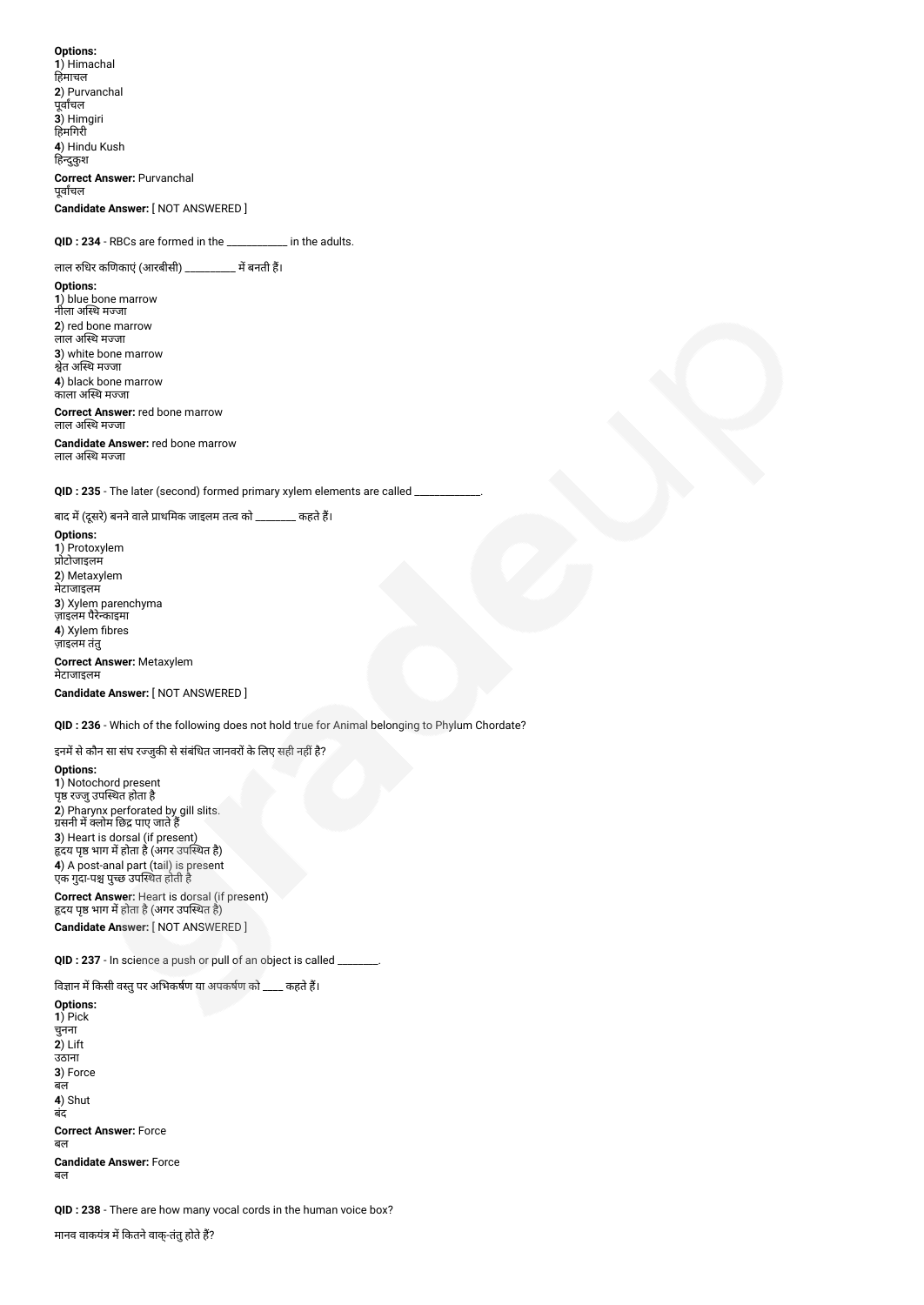**Options: 1**) One एक **2**) Two दो **3**) Three तीन **4**) Four चार **Correct Answer:** Two दो **Candidate Answer:** [ NOT ANSWERED ]

**QID : 239** - The attribute \_\_\_\_\_\_\_\_\_\_\_ specifies (in pixels) the distance between two adjacent cells.

<sub>-</sub> विशेषता दो संगत सेलों के बीच की दूरी बताती है (पिक्सल में)।

**Options: 1**) Width चौड़ाई **2**) Height ऊंचाई **3**) Cellpadding सेलपैडग **4**) Cellspacing सेलपेसग **Correct Answer:** Cellspacing सेलपेसग

**Candidate Answer:** Cellpadding सेलपैडग

**QID : 240** - What is the name of the acid in an ant's sting?

चींटी के डंक में पाया जाने वाला अम्ल कौन सा है?

**Options: 1**) Acetic acid ऐसीटक अल **2**) Citric acid साइट्रिक अम्ल **3**) Formic acid फॉमक अल **4**) Lactic acid लैटक अल

**Correct Answer:** Formic acid फॉमक अल

**Candidate Answer:** Formic acid फॉमक अल

**QID : 241** - Which base is present in soap?

साबुन में कौन सा क्षारक पाया जाता है? **Options: 1**) Sodium hydroxide सोडयम हाइासाइड **2**) Silicon dioxide सीलीकन डाइअसाइड **3**) Calcium hydroxide कैल्सियम हाइड्राक्साइड **4**) Ammonium hydroxide अमोनियम हाइड्राक्साइड

**Correct Answer:** Sodium hydroxide सोडियम हाइड्राक्साइड

**Candidate Answer:** [ NOT ANSWERED ]

**QID : 242** - Any undesirable change in physical, chemical or biological characteristics of air, land, water or soil is called?

वायु, भूमि, जल या मृदा के भौतिक, रासायनिक या जैविय अभिलक्षणों में होने वाला एक अवांछनीय परिवर्तन \_\_\_\_\_\_\_कहलाता है।

**Options: 1**) Greenhouse effect ...<br>ग्रीनहाउस प्रभाव **2**) Solid wastes ठोस अपश **3**) Pollution प्रदूषण **4**) Deforestation वनोमूलन **Correct Answer:** Pollution प्रदूषण **Candidate Answer:** Pollution प्रदूषण

**QID : 243** - \_\_\_\_\_\_\_\_\_\_\_\_\_\_ scheme was launched by the Central Government to create awareness about the cleanliness of the children.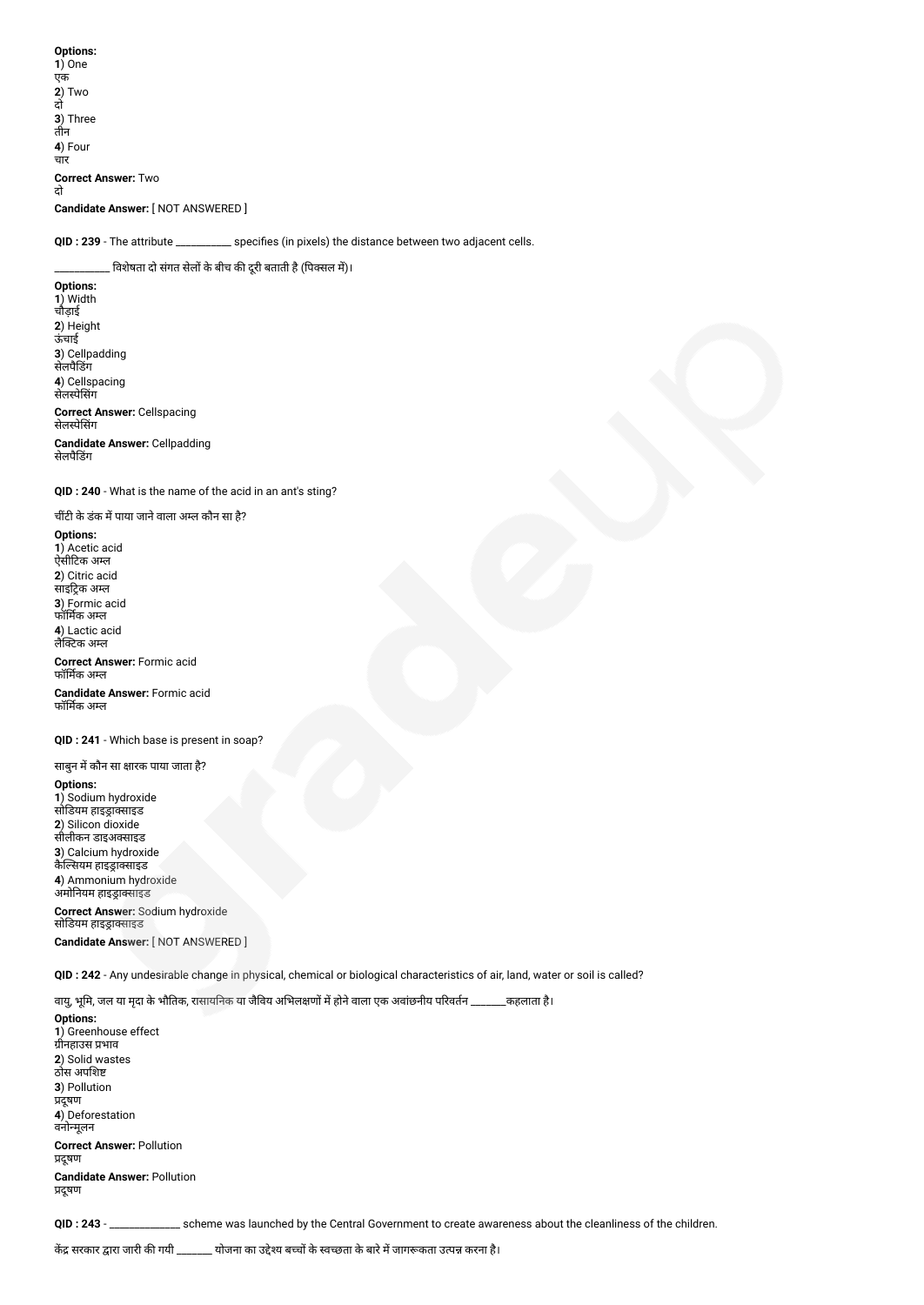**Options: 1**) Sukanya Samridhi Yojana --<sub>)</sub> = =-----,<br>सुकन्या समृद्धि योजना **2**) Bal Swachta Mission बाल वछता मशन **3**) Pradhan Mantri Jan Dhan Yojana प्रधानमंत्री जन धन योजना **4**) Beti Bachao Beti Padhao Yojana बेट बचाओ बेट पढ़ाओ योजना

**Correct Answer:** Bal Swachta Mission बाल वछता मशन

**Candidate Answer:** Sukanya Samridhi Yojana सुकन्या समृद्धि योजना

**QID : 244** - Who discovered the colour photography?

रंगीन फोटोग्राफ की खोज किसने की?

**Options: 1**) Robert Noyce रॉबर्ट नोयस **2**) Enrico Fermi एनरको फम **3**) John Logie Baird जॉन लॉगी बेयड **4**) James Clerk Maxwell

जेम्स क्लाके मेक्सवेल **Correct Answer:** James Clerk Maxwell जेम्स क्लार्क मैक्सवेल

**Candidate Answer:** James Clerk Maxwell जेम्स क्लार्क मैक्सवेल

**QID : 245** - Who was the host nation of 2014 FIFA World Cup?

2014 फीफा विश्व कप का मेजबान देश कौन सा था?

**Options: 1**) Argentina अजटीना **2**) Netherlands नीदरलैंड **3**) Germany जमनी **4**) Brazil ब्राज़ील **Correct Answer:** Brazil ब्राज़ील **Candidate Answer:** Brazil ब्राज़ील

**QID : 246** - Jama Masjid of Delhi was built by?

दिल्ली के जामा मस्जिद का निर्माण किसने करवाया था?

**Options: 1**) Akbar अकबर **2**) Humayun मायूं **3**) Babar बाबर **4**) Shah Jahan शाह जहां **Correct Answer:** Shah Jahan शाह जहां **Candidate Answer:** [ NOT ANSWERED ]

**QID : 247** - Which of the following won the Oscars 2017 Best Picture?

निम्नलिखित में से किसे वर्ष 2017 का सर्वश्रेष्ठ फिल्म का ऑस्कर पुरस्कार मिला?

**Options: 1**) La La Land ला लैंड **2**) Moonlight मूनलाइट **3**) Arrival अराइवल **4**) Fences फेंसेस **Correct Answer:** Moonlight मूनलाइट **Candidate Answer:** Moonlight मूनलाइट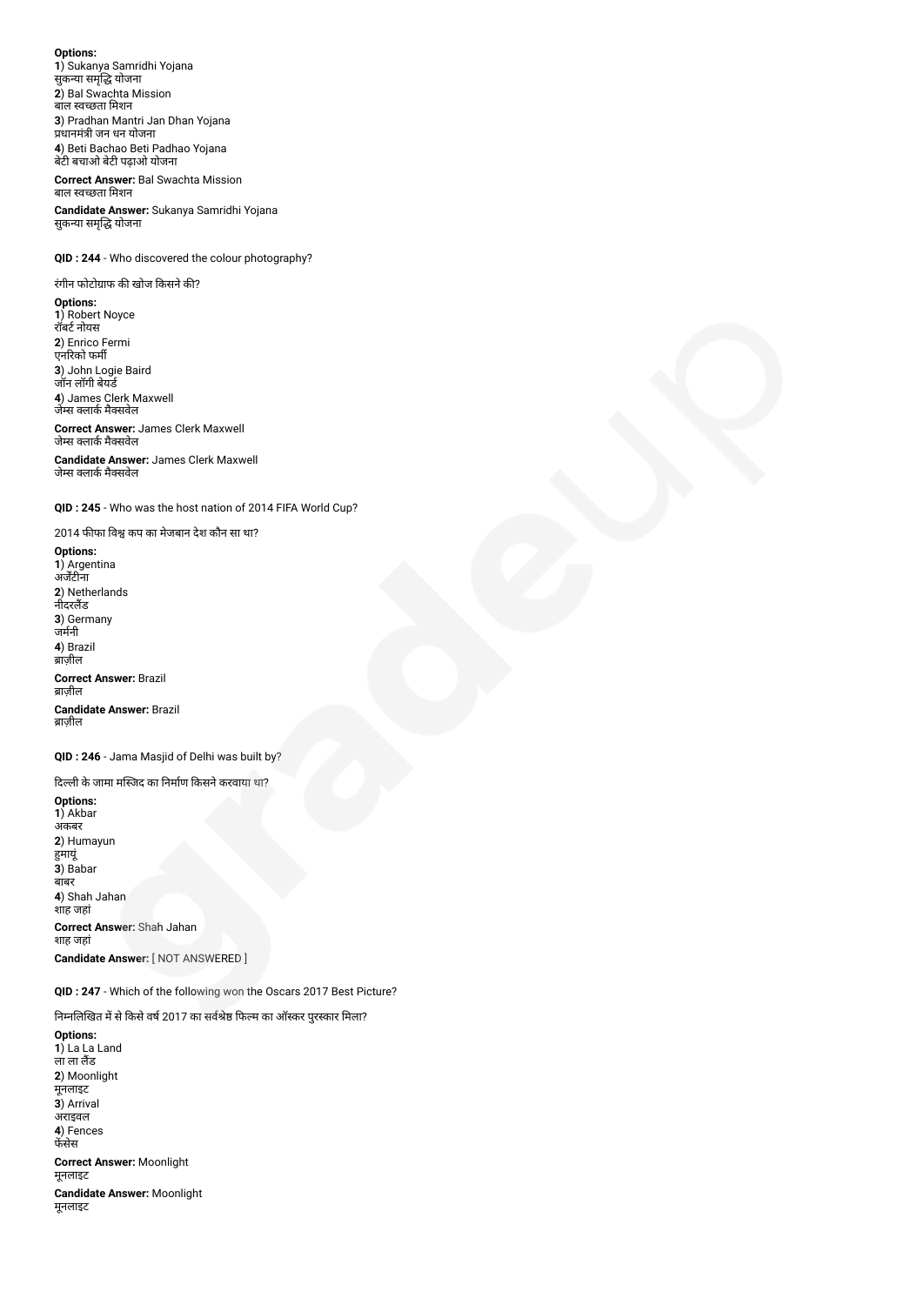#### **QID : 248** - Which of the statements given below are correct?

- 1. The author of the novel 'Half of a Yellow Sun' is Chimamanda Ngozi Adichie.
- 2. The author of the novel 'Middlesex' is Jeffrey Eugenides.
- 3. The author of the novel 'Missile Gap' is China Mieville.

# नीचे दिये गये कथनों में से कौन से कथन सही हैं?

- 1. उपन्यास "हाफ ऑफ़ अ येलो सन" के लेखक चिमामंदा नगोज़ी आदिची हैं।
- 2. उपन्यास "मिडिलसेक्स" के लेखक जेफरी यूगेनिडेस हैं।
- 3. उपन्यास "मिसाइल गेप" के लेखक चाइना मिएविल्ले हैं।

## **Options:**

**1**) 1 and 2  $1$  और  $2$ **2**) 2 and 3 2 और 3 **3**) 1 and 3  $1$  $3$ गैर  $3$ **4**) 1, 2 and 3 1, 2 और 3 **Correct Answer:** 1 and 2 1 और 2

**Candidate Answer:** [ NOT ANSWERED ]

**QID : 249** - Which company acquired LinkedIn For \$26.2 Billion?

#### किस कंपनी ने \$26.2 बिलियन डॉलर में लिंक्डइन का अधिग्रहण किया था?

**Options: 1**) Apple एपल **2**) Facebook फेसबुक **3**) Microsoft **माइक्रोसॉफ्ट 4**) IBM आईबीएम

**Correct Answer:** Microsoft माइक्रोसॉफ्ट

**Candidate Answer:** [ NOT ANSWERED ]

#### **QID : 250** - Which of the following rivers flows from India to Pakistan?

निम्नलिखित नदियों में से कौन सी नदी भारत से निकलकर पाकिस्तान में जाती है?

**Options: 1**) Satluj सतलुज **2**) Ghaghra घाघरा **3**) Betwa बेटवा **4**) Tapi तापी **Correct Answer:** Satluj सतलुज **Candidate Answer:** Satluj सतलुज

**QID : 251** - What least number must be added to 4131, so that the sum is completely divisible by 19?

4131 में कौन सी न्यूनतम संख्या को जोड़ा जाना चाहिए, ताकि वह राशि 19 से पूरी तरह से विभाजित हो?

**Options: 1**) 10 **2**) 11 **3**) 9 **4**) 12 **Correct Answer:** 11 **Candidate Answer:** 11

**QID : 252** - A, B and C can finish a job working alone in 12, 8 and 24 days respectively. In how many days they can finish the job if they worked together?

A, B और C किसी कार्य को अकेले क्रमशः 12, 8 और 24 दिनों में पूरा कर सकते हैं। यदि वे एक साथ काम करते हैं तो उस कार्य को कितने दिनों में पूरा कर सकते हैं?

**Options: 1**) 5 **2**) 6 **3**) 4 **4**) 3 **Correct Answer:** 4 **Candidate Answer:** 4

**QID : 253** - What is the area (in sq cm) of an equilateral triangle of side 14 cm?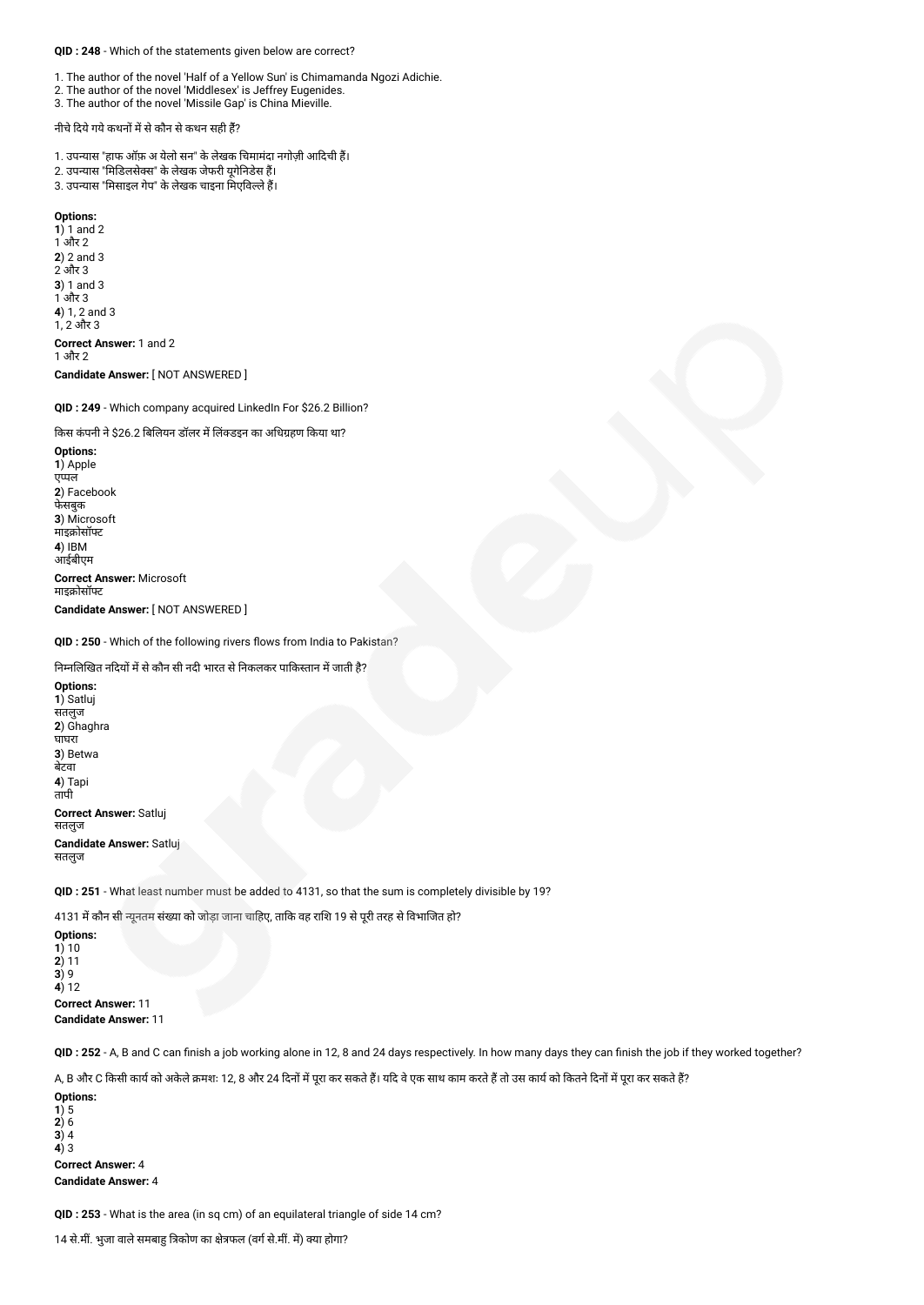**Options: 1**) 49√3 **2**) 98√3 **3**) (49/2)√3 **4**) (49/4)√3 **Correct Answer:** 49√3 **Candidate Answer:** 49√3

**QID : 254** - What is the effective discount (in %) on two successive discounts of 20% and 10%?

20% और 10% की लगातार दो छूट पर प्रभावी छूट (% में) क्या होगी? **Options: 1**) 30 **2**) 32 **3**) 35 **4**) 28 **Correct Answer:** 28 **Candidate Answer:** 28

**QID : 255** - Profit of Rs 1,03,500 has to be divided between three partners A, B and C in the ratio 11:7:5. How much amount (in Rs) does B get?

1,03,500 रु का लाभ 11:7:5 के अनुपात में तीन भागीदारों A, B और C के बीच विभाजित किया जाना है। B को मिलने वाली राशि (रु में) कितनी होगी?

**Options: 1**) 22,500 **2**) 49,500 **3**) 50,500 **4**) 31,500 **Correct Answer:** 31,500 **Candidate Answer:** 31,500

**QID : 256** - The average weight of P, Q and R is 45 kg. If the average weight of P and Q be 36.5 kg and that of Q and R be 52 kg, then what is the weight (in kgs) of Q?

P, Q और R का औसत वजन 45 क.ा. है। यद P और Q का औसत वजन 36.5 क.ा. हैऔर Q और R का औसत वजन 52 क.ा. है, तो Q का वजन (क.ा म) कतना है?

**Options: 1**) 42 **2**) 44 **3**) 46 **4**) 48 **Correct Answer:** 42 **Candidate Answer:** 42

**QID : 257** - A shopkeeper by selling 21 items earns a profit equal to the selling price of 1 item. What is his profit percentage?

21 वस्तुओं को बेचकर एक दुकानदार 1 वस्तु की बिक्री मूल्य के बराबर लाभ कमाता है। उसका लाभ प्रतिशत कितना है?

**Options: 1**) 5.5 **2**) 2.2 **3**) 2 **4**) 5 **Correct Answer:** 5 **Candidate Answer:** 5

**QID : 258** - What is the value of 10% of 150% of 400?

400 के 150% के 10% का मान या है?

**Options: 1**) 600 **2**) 50 **3**) 500 **4**) 60 **Correct Answer:** 60 **Candidate Answer:** 60

**QID : 259** - To cover a distance of 144 km in 3.2 hours what should be the average speed of the car in meters/second?

144 किलोमीटर की दूरी को 3.2 घंटे में तय करने के लिए मीटर / सेकंड में कार की औसत गति क्या होनी चाहिए?

**Options: 1**) 12.5 **2**) 10 **3**) 7.5 **4**) 15 **Correct Answer:** 12.5 **Candidate Answer:** 12.5

**QID : 260** - If in 2 years at simple interest the principal increases by 18%, what will be the compound interest (in Rs) earned on Rs 7000 in 3 years at the same rate?

अगर 2 वर्षों में साधारण ब्याज की दर से मूलधन 18% से बढ़ता है, तो 7000 रु पर 3 वर्षों में उसी दर पर अर्जित चक्रवृद्धि ब्याज (रु में) क्या होगा?

**Options: 1**) 1865.2 **2**) 2065.2 **3**) 1965.2 **4**) 1765.2 **Correct Answer:** 2065.2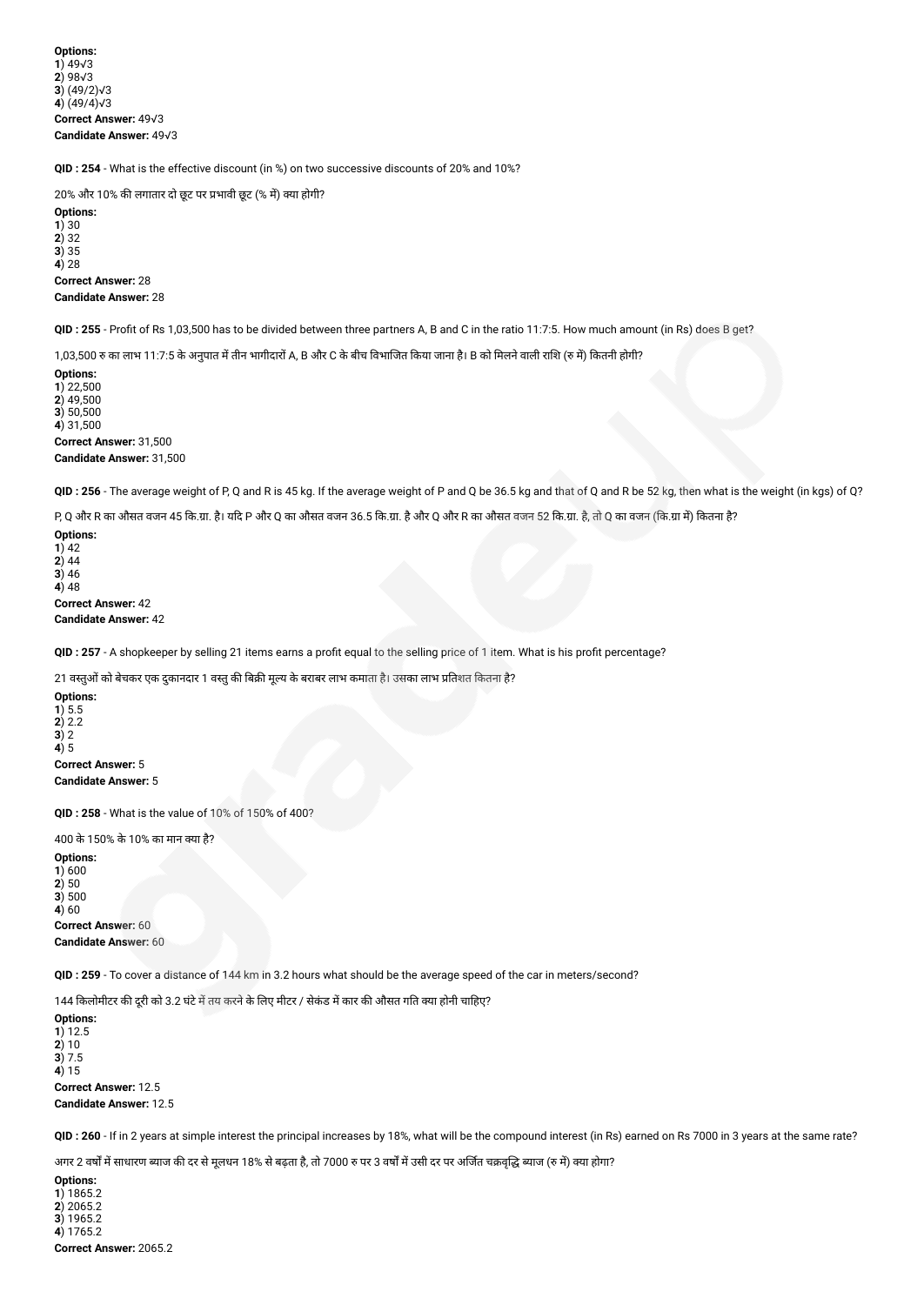**Candidate Answer:** [ NOT ANSWERED ]

**QID : 261** - If x/3 - [5(7x/5 - 4/3)]/2 = -x/6, then what is the value of x?

यदि x/3 -  $[5(7x/5 - 4/3)]/2 = -x/6$ , तो x का मान क्या है? **Options: 1**) 10/9 **2**) -10/9  $\overline{3}$ ) -9/10 **4**) 9/10 **Correct Answer:** 10/9 **Candidate Answer:** -10/9

**QID** : 262 - If  $a^3 + b^3 = 19$  and  $a + b = 1$ , then what is the value of ab?

यदि a<sup>3</sup> + b<sup>3</sup> = 19 और a + b = 1 है, तो ab का मान क्या है? **Options: 1**) 5 **2**) -6 **3**) 7 **4**) -9 **Correct Answer:** -6 **Candidate Answer:** -6

**QID : 263** - A fraction is greater than its reciprocal by (72)**/(**77). What is the fraction?

एक भिन्न अपने व्युत्क्रम से (72)**/(**77) से अधिक है। वह भिन्न क्या है?

**Options: 1**) 7/11 **2**) 11/7 **3**) 4/7 **4**) 7/4 **Correct Answer:** 11/7 **Candidate Answer:** 11/7

**QID : 264** - What is the sum of the first 12 terms of an arithmetic progression if the first term is -19 and last term is 36?

एक समांतर श्रेणी के प्रथम 12 पदों का योग क्या होगा, यदि पहला पद -19 है और अंतिम पद 36 है।

**Options: 1**) 192 **2**) 230 **3**) 102 **4**) 214 **Correct Answer:** 102 **Candidate Answer:** [ NOT ANSWERED ]

**QID : 265** - What is the reflection of the point  $(-2, 5)$  in the line  $x = -1$ ?

रेखा x = -1 में बिंदु (-2, 5) का प्रतिबिंब क्या है?

**Options: 1**) (-2 , -7) **2**) (0 , 5) **3**) (2 , 5) **4**) (-2 , 7) **Correct Answer:** (0 , 5)

**Candidate Answer:** (0 , 5)

**QID : 266** - Point P is the midpoint of segment AB. Co-ordinates of P are (3 , 1) and B are (5, -4). What are the co-ordinates of point A?

बिंदू P रेखाखंड AB का मध्य बिंदु है। P के निर्देशांक (3, 1) हैं और B के (5, -4) हैं। बिंदु A के निर्देशांक क्या हैं?

**Options: 1**) (-1 , 7) **2**) (1 , -7) **3**) (1 , 6) **4**) (-1 , -7) **Correct Answer:** (1 , 6) **Candidate Answer:** (1 , 6)

**QID : 267** - What is the slope of the line perpendicular to the line passing through the points (-5 , 1) and (-2 , 0)?

(-5, 1) और (-2, 0) बिंदुओं के माध्यम से गुजरने वाली रेखा के लम्बवत रेखा की ढलान क्या है?

**Options: 1**) -3 **2**) 3 **3**) -1/3 **4**) 1/3 **Correct Answer:** -1/3 **Candidate Answer:** 3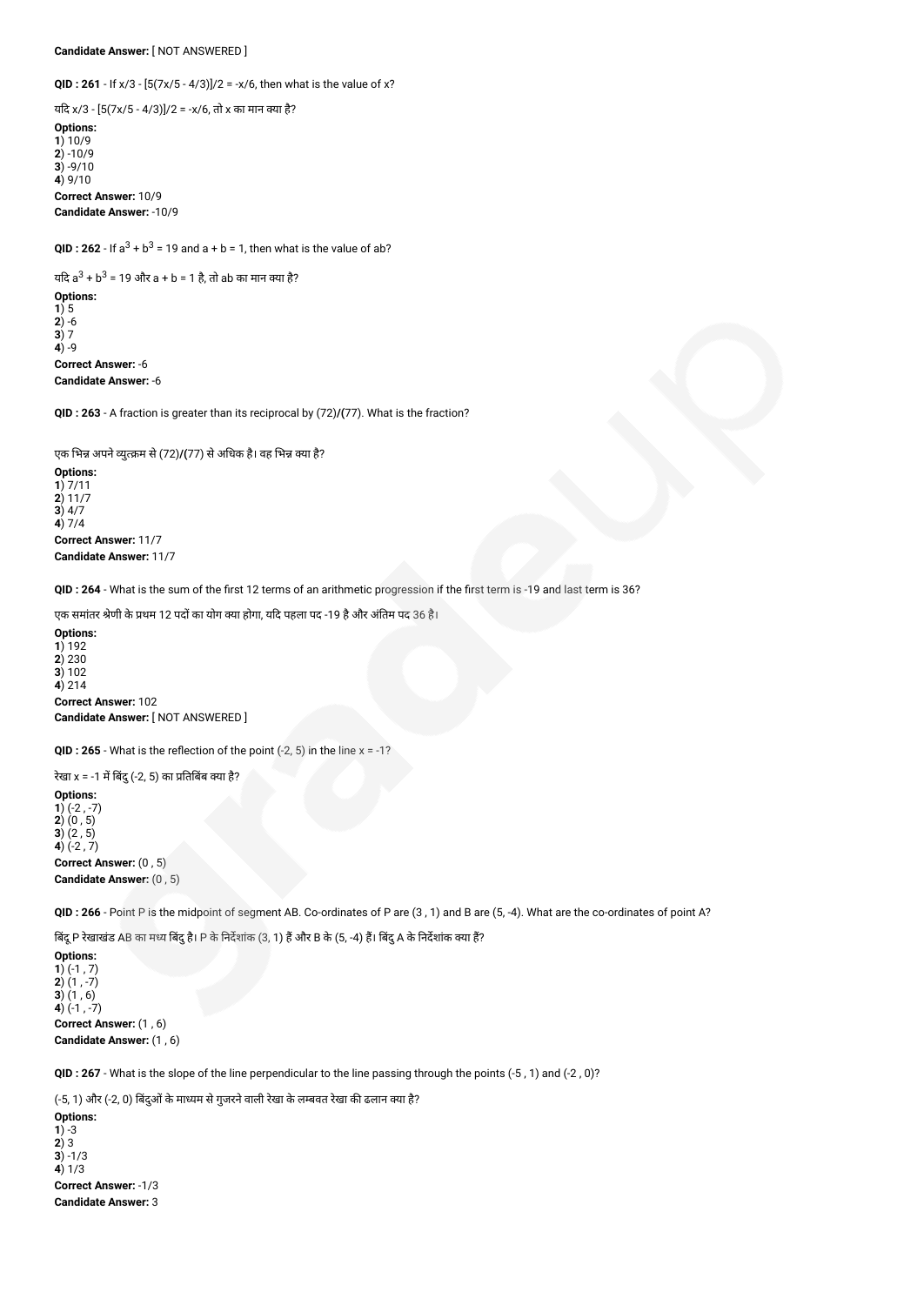**QID : 268** - ΔABC is similar to ΔPQR. If ratio of perimeter of ΔABC : perimeter of ΔPQR is 5:9 and if PQ = 45 cm, then the length of AB (in cm) is?

 $\Delta$ ABC और ΔPQR एक समान हैं। यदि ΔABC की परिधि : ΔPQR की परिधि का अनुपात 5:9 है और यदि PQ = 45 से.मीं. है, तो AB की लंबाई (से.मीं. में) कितनी है? **Options:**

**1**) 15 **2**) 20 **3**) 25 **4**) 16 **Correct Answer:** 25 **Candidate Answer:** 25

**QID : 269** - What is the value of (1/√2) Cot 45° + (1/√3) Cosec 60°?

(1/√2) Cot 45° + (1/√3) Cosec 60° का मान या है?

**Options: 1**) (√6 + 1)/√3 **2**) √3 **3**)  $(1 + 3√2)/√3$ **4**) (3 + 2√2)/3√2 **Correct Answer:** (3 + 2√2)/3√2 **Candidate Answer:** (3 + 2√2)/3√2

**QID : 270** - Δ ABC is right angled at B. If m∠A = 60°, then what is the value of sec C.sin A?

 $\triangle$  ABC, В पर समकोण है। यदि m∠A = 60° है, तो sec C.sin A का मान क्या है?

**Options: 1**) 2/√3 **2**) √3/2 **3**) 2/3 **4**) 1 **Correct Answer:** 1 **Candidate Answer:** 1

**QID : 271** - If Tan θ = 7/24, then what is the value of Sec θ?

यदि Tan θ = 7/24, तो Sec θ का मान क्या होगा?

**Options: 1**) 24/25 **2**) 24/7 **3**) 25/7 **4**) 25/24 **Correct Answer:** 25/24

**Candidate Answer:** 25/24

## **QID : 272** -

The pie chart shows tickets sold (in 1000s) per month by six different airlines (A, B, C, D, E, F). Study the diagram and answer the following questions.

पाई चार्ट छह भिल्न-भिल्न एयरलाइन्स (A, B, C, D, E, F) द्वारा प्रति माह बेचे जाने वाली टिकटें (हजारों में) दर्शाता है। इस आरेख का अध्ययन करें और निम्नलिखित प्रश्नों का उत्तर दें।



Which airline sold the second highest number of tickets?

टिकटों की दूसरी सबसे अधिक बिक्री करने वाली एयरलाइन कौन सी है? **Options:**

**1**) E **2**) A **3**) B **4**) D **Correct Answer:** E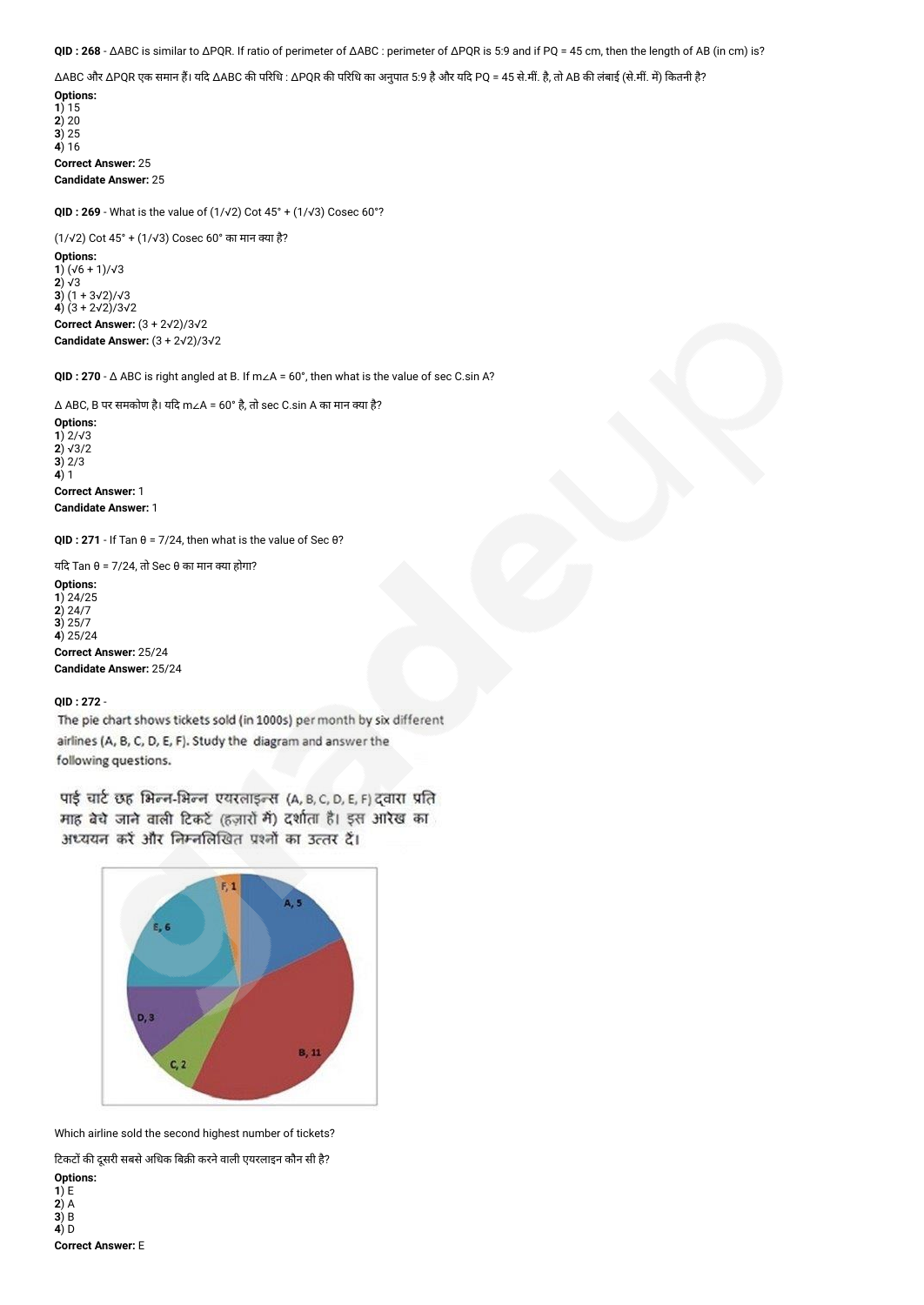## **Candidate Answer:** E

## **QID : 273** -

The pie chart shows tickets sold (in 1000s) per month by six different airlines (A, B, C, D, E, F). Study the diagram and answer the following questions.

पाई चार्ट छह भिल्न-भिल्न एयरलाइन्स (A, B, C, D, E, F) द्वारा प्रति माह बेचे जाने वाली टिकटें (हज़ारों में) दर्शाता है। इस आरेख का अध्ययन करें और निम्नलिखित प्रश्नों का उत्तर दें।



Airline E sold how many more tickets than Airline A?

एयरलाइन E ने एयरलाइन A की तुलना में कितनी अधिक टिकटें बेची?

```
Options:
1) 25
2) 16
3) 20
4) 10
Correct Answer: 20
Candidate Answer: 10
```
# **QID : 274** -

The pie chart shows tickets sold (in 1000s) per month by six different airlines (A, B, C, D, E, F). Study the diagram and answer the following questions.

पाई चार्ट छह भिल्न-भिल्न एयरलाइन्स (A, B, C, D, E, F) दवारा प्रति माह बेचे जाने वाली टिकर्ट (हज़ारों में) दर्शाता है। इस आरेख का अध्ययन करें और निम्नलिखित प्रश्नों का उत्तर दें।



The ratio of tickets sold by Airlines A and D to tickets sold by Airline E is?

एयरलाइंस A और D द्वारा बेची गई टिकटों का एयरलाइन E द्वारा बेची गई टिकटों से अनुपात कितना है?

**Options: 1**)  $3:4$ **2**) 4 : 3 **3**) 2 : 3 **4**)  $4:1$ **Correct Answer:** 4 : 3 **Candidate Answer:** 4 : 3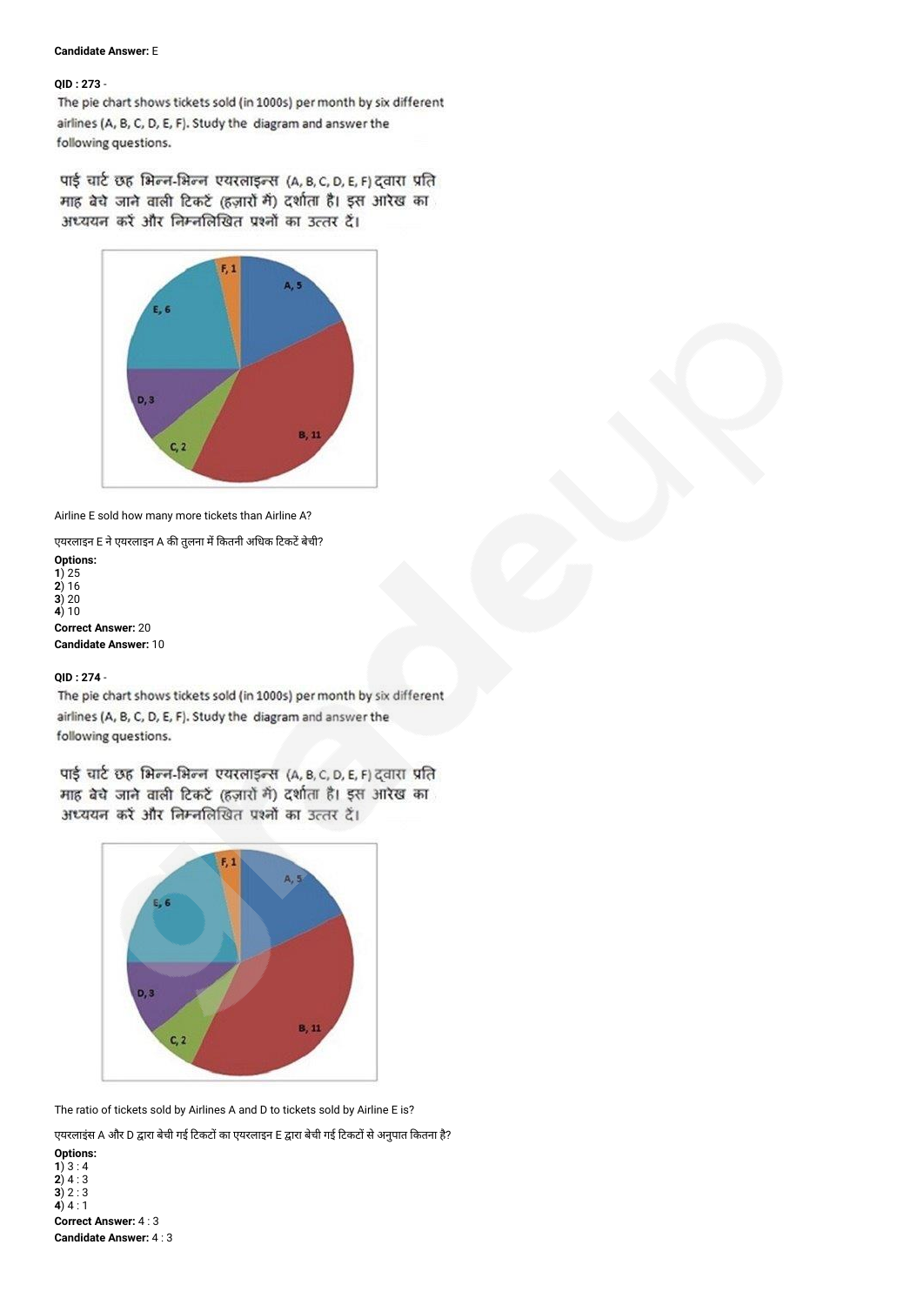## **QID : 275** -

The pie chart shows tickets sold (in 1000s) per month by six different airlines (A, B, C, D, E, F). Study the diagram and answer the following questions.

पाई चार्ट छह भिल्न-भिल्न एयरलाइन्स (A, B, C, D, E, F) दवारा प्रति माह बेचे जाने वाली टिकटें (हजारों में) दर्शाता है। इस आरेख का अध्ययन करें और निम्नलिखित प्रश्नों का उत्तर दें।



If the price of an airline ticket is Rs 7000 then by what amount, monthly Revenue (in Rs. Millions) from sale of tickets of Airline B is greater than that of Airline E?

यदि एक एयरलाइन टिकट की कीमत 7000 रु है तो एयरलाइन B द्वारा बेची जाने वाली टिकटों से हुई मासिक राजस्व (दस लाख रु में) एयरलाइन E के मुकाबले कितनी अधिक होगी?

**Options: 1**) 77 **2**) 7 **3**) 35 **4**) 42 **Correct Answer:** 35 **Candidate Answer:** 35

**QID : 276** - In the following question, some part of the sentence may have errors. Find out which part of the sentence has an error and select the appropriate option. If a sentence is free from error, select 'No Error'.

She was so **(1)**/ near to **(2)**/ achieving her goal. **(3)**/No Error **(4) Options: 1**) 1

**2**) 2 **3**) 3 **4**) 4 **Correct Answer:** 2 **Candidate Answer:** 3

**QID : 277** - In the following question, some part of the sentence may have errors. Find out which part of the sentence has an error and select the appropriate option. If a sentence is free from error, select 'No Error'.

He watched as fights **(1)**/ broke out **(2)**/ along the city. **(3)**/No Error **(4)**

**Options: 1**) 1  $2)$  2 **3**) 3 **4**) 4 **Correct Answer:** 3 **Candidate Answer:** 3

**QID : 278** - In the following question, the sentence given with blank to be filled in with an appropriate word. Select the correct alternative out of the four and indicate it by selecting the appropriate option.

**Everyone was pleased to learn the actor would \_\_\_\_\_\_\_\_\_ his role as the captivating pirate.**

**Options: 1**) reprise **2**) rescue **3**) save **4**) free

**Correct Answer:** reprise **Candidate Answer:** reprise

**QID : 279** - In the following question, the sentence given with blank to be filled in with an appropriate word. Select the correct alternative out of the four and indicate it by selecting the appropriate option.

**The diamond necklace was \_\_\_\_\_\_\_ too extravagant for a simple dinner party.**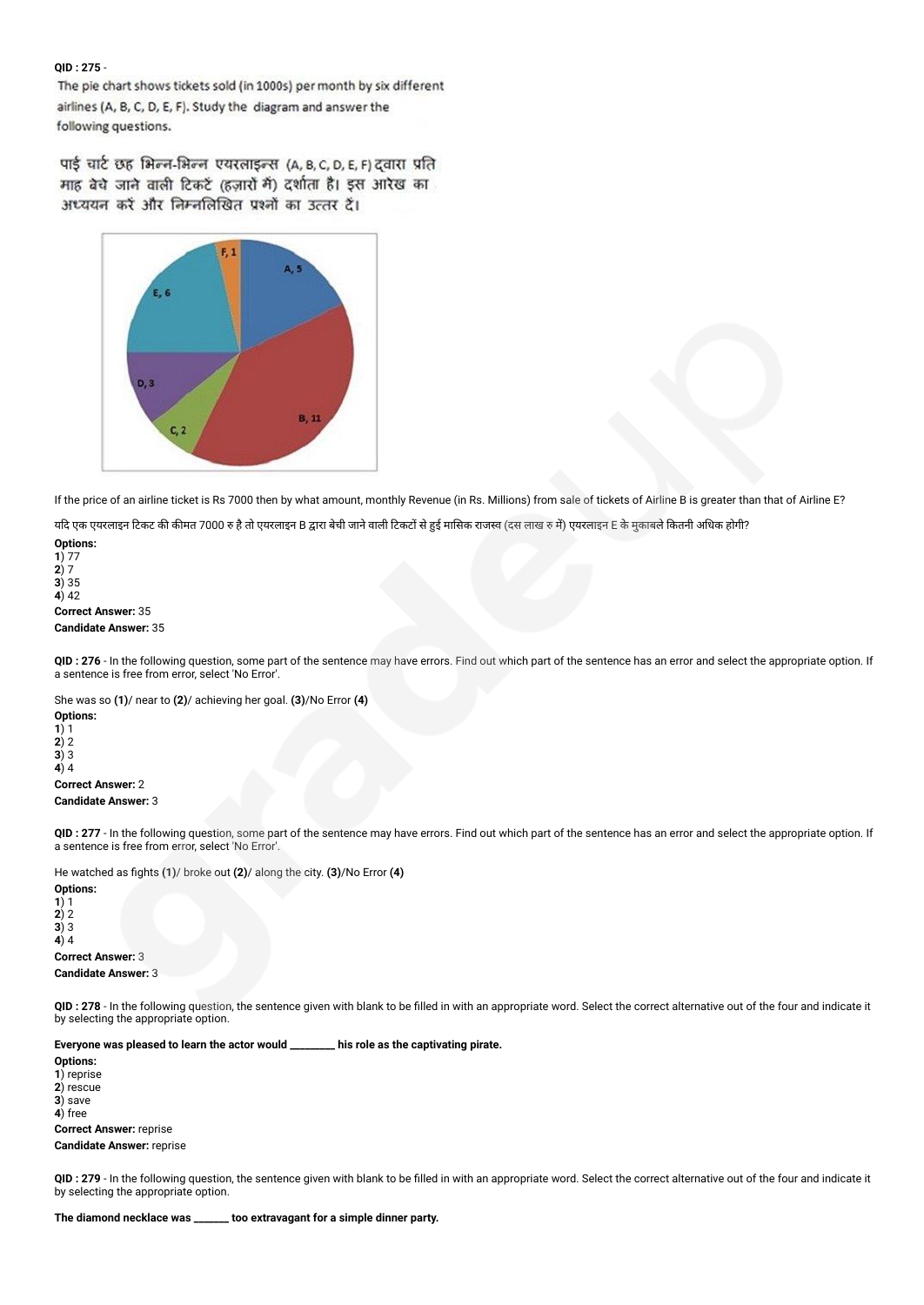**Options: 1**) distance **2**) long **3**) very much **4**) far **Correct Answer:** far **Candidate Answer:** far

**QID : 280** - In the following question, out of the four alternatives, select the word similar in meaning to the word given.

# **Fallacy**

**Options: 1**) Conformity **2**) Surety **3**) Bias **4**) Evidence **Correct Answer:** Bias **Candidate Answer:** [ NOT ANSWERED ]

**QID : 281** - In the following question, out of the four alternatives, select the word similar in meaning to the word given.

#### **To reproach**

**Options: 1**) To commend **2**) To laud **3**) To exonerate **4**) To admonish **Correct Answer:** To admonish

**Candidate Answer:** [ NOT ANSWERED ]

**QID : 282** - In the following question, out of the four alternatives, select the word opposite in meaning to the word given.

**Veneration Options: 1**) Adoration **2**) Contempt **3**) Reverence **4**) Admiration **Correct Answer:** Contempt **Candidate Answer:** [ NOT ANSWERED ]

**QID : 283** - In the following question, out of the four alternatives, select the word opposite in meaning to the word given.

#### **Impugnable**

**Options: 1**) Dicey **2**) Debatable **3**) Indubious **4**) Hazy **Correct Answer:** Indubious **Candidate Answer:** [ NOT ANSWERED ]

**QID : 284** - In the following question, out of the four alternatives, select the alternative which best expresses the meaning of the idiom/phrase.

#### **To hit the nail on the head**

**Options:**

) To take out frustration by beating a person ) To make a wrong decision ) To find exactly the right answer ) To unwittingly fall into a trap **Correct Answer:** To find exactly the right answer **Candidate Answer:** To find exactly the right answer

**QID : 285** - In the following question, out of the four alternatives, select the alternative which best expresses the meaning of the idiom/phrase.

**On thin ice Options: 1**) To keep failing after repeated efforts **2**) To endure a harsh winter **3**) To keep one's cool even in a tough situation **4**) In a precarious or risky situation **Correct Answer:** In a precarious or risky situation

**Candidate Answer:** In a precarious or risky situation

**QID : 286** - In the following question, out of the four alternatives, select the alternative which will improve the bracketed part of the sentence. In case no improvement is needed, select "no improvement".

All **(was surprising)** to find that he was not with them. **Options:**

) was surprised ) were surprised ) is surprised ) no improvement **Correct Answer:** were surprised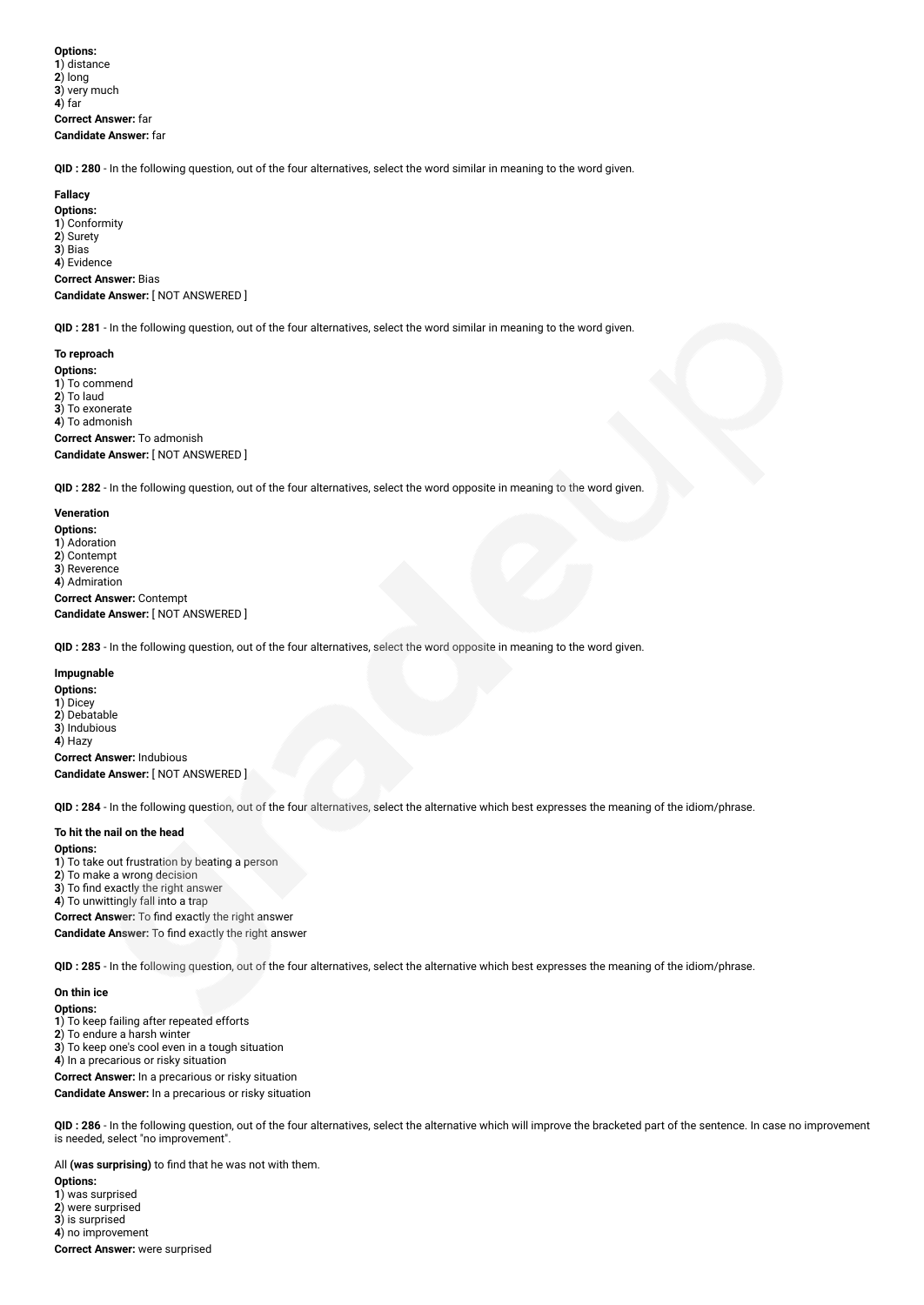#### **Candidate Answer:** were surprised

**QID : 287** - In the following question, out of the four alternatives, select the alternative which will improve the bracketed part of the sentence. In case no improvement is needed, select "no improvement".

Read in order **(become)** wise. **Options: 1**) to have to be **2**) to have become **3**) to become **4**) no improvement **Correct Answer:** to become **Candidate Answer:** to become

**QID : 288** - In the following question, out of the four alternatives, select the alternative which is the best substitute of the words/sentence.

**Showing strong feeling Options: 1**) Meek **2**) Vehement **3**) Apathetic **4**) Impotent **Correct Answer:** Vehement **Candidate Answer:** Apathetic

**QID : 289** - In the following question, out of the four alternatives, select the alternative which is the best substitute of the words/sentence.

#### **A sheath for the blade of a sword**

**Options: 1**) Scabbard **2**) Denude **3**) Divulge **4**) Expose **Correct Answer:** Scabbard **Candidate Answer:** Denude

**QID : 290** - In the following question, four words are given out of which one word is correctly spelt. Select the correctly spelt word.

**Options: 1**) Litegants **2**) Litigents **3**) Litigants **4**) Litegents **Correct Answer:** Litigants **Candidate Answer:** Litigents

**QID : 291** - In the following question, four words are given out of which one word is correctly spelt. Select the correctly spelt word.

**Options: 1**) Stoically **2**) Stoicaly **3**) Stoecally **4**) Stoecaly **Correct Answer:** Stoically **Candidate Answer:** Stoically

**QID : 292** - The question below consists of a set of labelled sentences. Out of the four options given, select the most logical order of the sentences to form a coherent paragraph.

The space in front of the large **X**-hut was empty, but **Y**-placed several stools **Z**-before it were **Options: 1**) XYZ **2**) XZY **3**) ZYX **4**) ZXY **Correct Answer:** XZY **Candidate Answer:** XZY

**QID : 293** - The question below consists of a set of labelled sentences. Out of the four options given, select the most logical order of the sentences to form a coherent paragraph.

From our common experience **X**-of the relation of the **Y**-mental he starts out **Z**-physical and the **Options: 1**) XYZ **2**) XZY **3**) ZYX **4**) ZXY **Correct Answer:** XZY **Candidate Answer:** XZY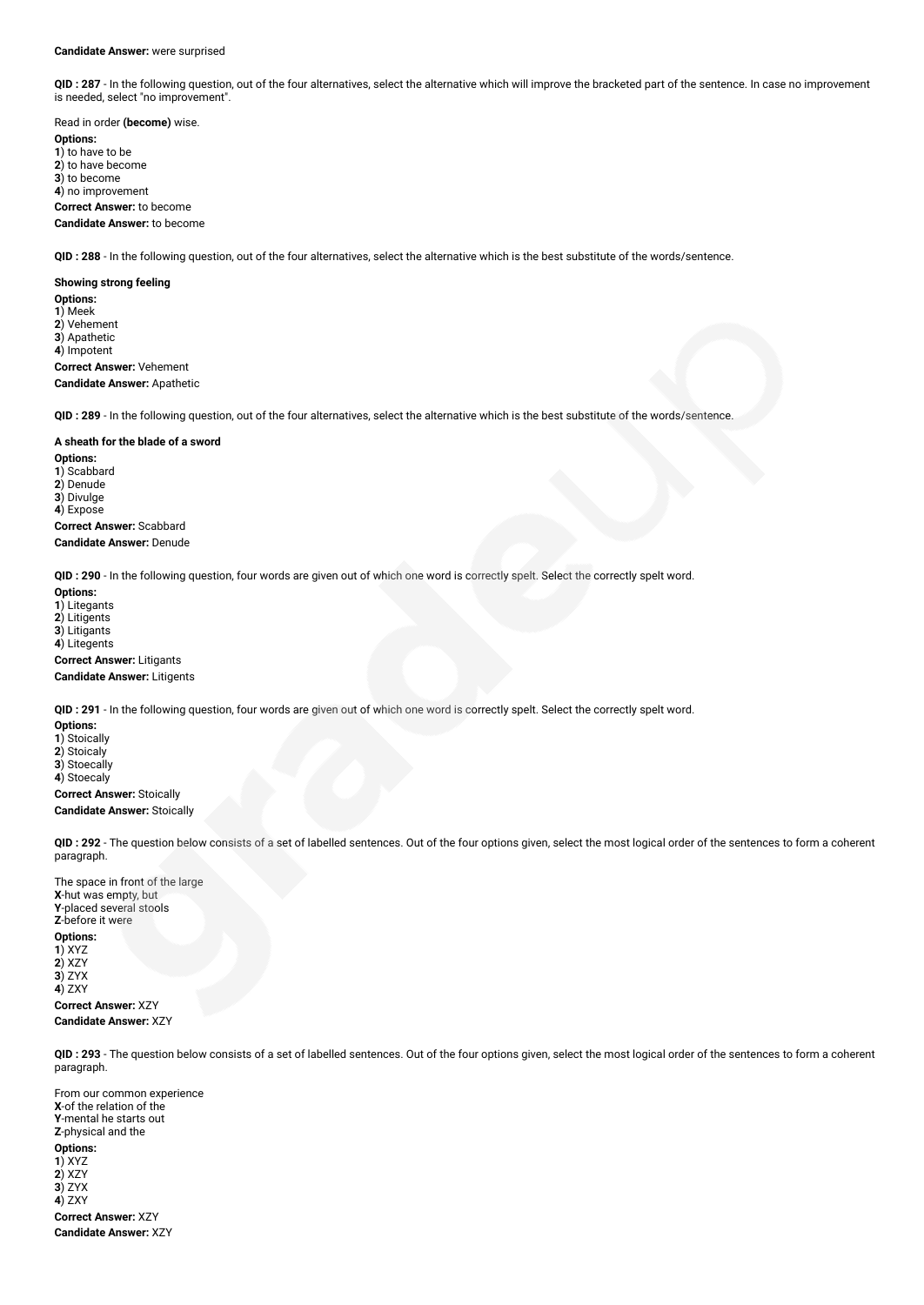**QID : 294** - In the following question, a sentence has been given in Active/Passive voice. Out of the four alternatives suggested, select the one which best expresses the same sentence in Passive/Active voice.

#### **The maid vacuums and dusts the house every day.**

#### **Options:**

- **1**) Every day the house is vacuumed and dusted by the maid.
- **2**) Every day the house were vacuumed and dusted by the maid.
- **3**) Dusting and Vacuuming of the house every day is being done by the maid.
- **4**) Dusting and Vacuuming of the house every day was being done by the maid. **Correct Answer:** Every day the house is vacuumed and dusted by the maid.

**Candidate Answer:** Every day the house is vacuumed and dusted by the maid.

**QID : 295** - In the following question, a sentence has been given in Direct/Indirect speech. Out of the four alternatives suggested, select the one which best expresses the same sentence in Indirect/Direct speech.

## **The spectators said, "Bravo! Good hit, Jay!"**

#### **Options:**

- **1**) The spectators applauded Jay for his good hit.
- **2**) The spectators applauded Jay saying, bravo, good hit Jay.
- **3**) The spectators applaud Jay for his good hit. **4**) The spectators applaud Jay saying, bravo, good hit Jay.
- 

**Correct Answer:** The spectators applauded Jay for his good hit.

**Candidate Answer:** The spectators applauded Jay for his good hit.

**QID : 296** - In the following passage, some of the words have been left out. Read the passage carefully and select the correct answer for the given blank out of the four alternatives.

And then, a few glorious minutes **\_\_\_\_\_\_\_\_\_\_**, it was time to reluctantly head ashore. \_\_\_\_\_\_\_\_\_\_\_time, the strokes were more fluid, the movements more relaxed. I turned back one last time \_\_\_\_\_\_\_\_\_\_\_\_ hello to a clown fis <sub>.</sub><br>I hello to a clown fish, the reason why I came to the Andamans. As I watched, it played hide-and-seek realised a<br>realised a kinship with the blue waters \_\_\_\_\_\_\_\_\_\_ the Bay of Bengal. sea anemone, before frisking away. Suddenly, I realised a kinship with the blue waters

a few glorious minutes \_\_\_\_\_\_\_\_\_\_\_\_\_\_, it was time to reluctantly head ashore.

**Options: 1**) late **2**) later **3**) lately **4**) latest **Correct Answer:** later **Candidate Answer:** later

**QID : 297** - In the following passage, some of the words have been left out. Read the passage carefully and select the correct answer for the given blank out of the four alternatives.

**And then, a few glorious minutes \_\_\_\_\_\_\_\_\_\_\_\_\_\_, it was time to reluctantly head ashore. \_\_\_\_\_\_\_\_\_\_\_\_ time, the strokes were more fluid, the movements more** relaxed. I turned back one last time \_\_\_\_\_\_\_\_\_\_\_ hello to a clown fish, the reason why I came to the Andamans. As I watched, it played hide-and-seek **sea anemone, before frisking away. Suddenly, I realised a kinship with the blue waters \_\_\_\_\_\_\_\_\_\_\_ the Bay of Bengal.**

time, the strokes were more fluid

**Options: 1**) These **2**) Those  $\overline{3}$ ) At **4**) This **Correct Answer:** This

#### **Candidate Answer:** This

**QID : 298** - In the following passage, some of the words have been left out. Read the passage carefully and select the correct answer for the given blank out of the four alternatives.

And then, a few glorious minutes **\_\_\_\_\_\_\_\_\_**, it was time to reluctantly head ashore. \_\_\_\_\_\_\_\_\_\_ time, the strokes were more fluid, the movements more relaxed. I turned back one last time \_\_\_\_\_\_\_\_\_ hello to a clown fish, t rello to a clown fish, the reason why I came to the Andamans. As I watched, it played hide-and-seek \_\_\_\_\_\_\_\_\_ a<br>realised a kinship with the blue waters \_\_\_\_\_\_ the Bay of Bengal. sea anemone, before frisking away. Suddenly, I realised a kinship with the blue waters \_

I turned back one last time **Lack hello to a clown fish, the reason** 

**Options: 1**) to say **2**) said **3**) saying **4**) says **Correct Answer:** to say **Candidate Answer:** to say

**QID : 299** - In the following passage, some of the words have been left out. Read the passage carefully and select the correct answer for the given blank out of the four alternatives.

**And then, a few glorious minutes \_\_\_\_\_\_\_\_\_\_\_\_\_\_, it was time to reluctantly head ashore. \_\_\_\_\_\_\_\_\_\_\_\_ time, the strokes were more fluid, the movements more relaxed. I turned back one last time \_\_\_\_\_\_\_\_\_\_\_\_ hello to a clown fish, the reason why I came to the Andamans. As I watched, it played hide-and-seek \_\_\_\_\_\_\_\_\_ a** sea anemone, before frisking away. Suddenly, I realised a kinship with the blue waters

hide-and-seek \_\_\_\_\_\_\_\_\_ a sea anemone, before frisking away.

**Options: 1**) to **2**) for **3**) from **4**) with **Correct Answer:** with